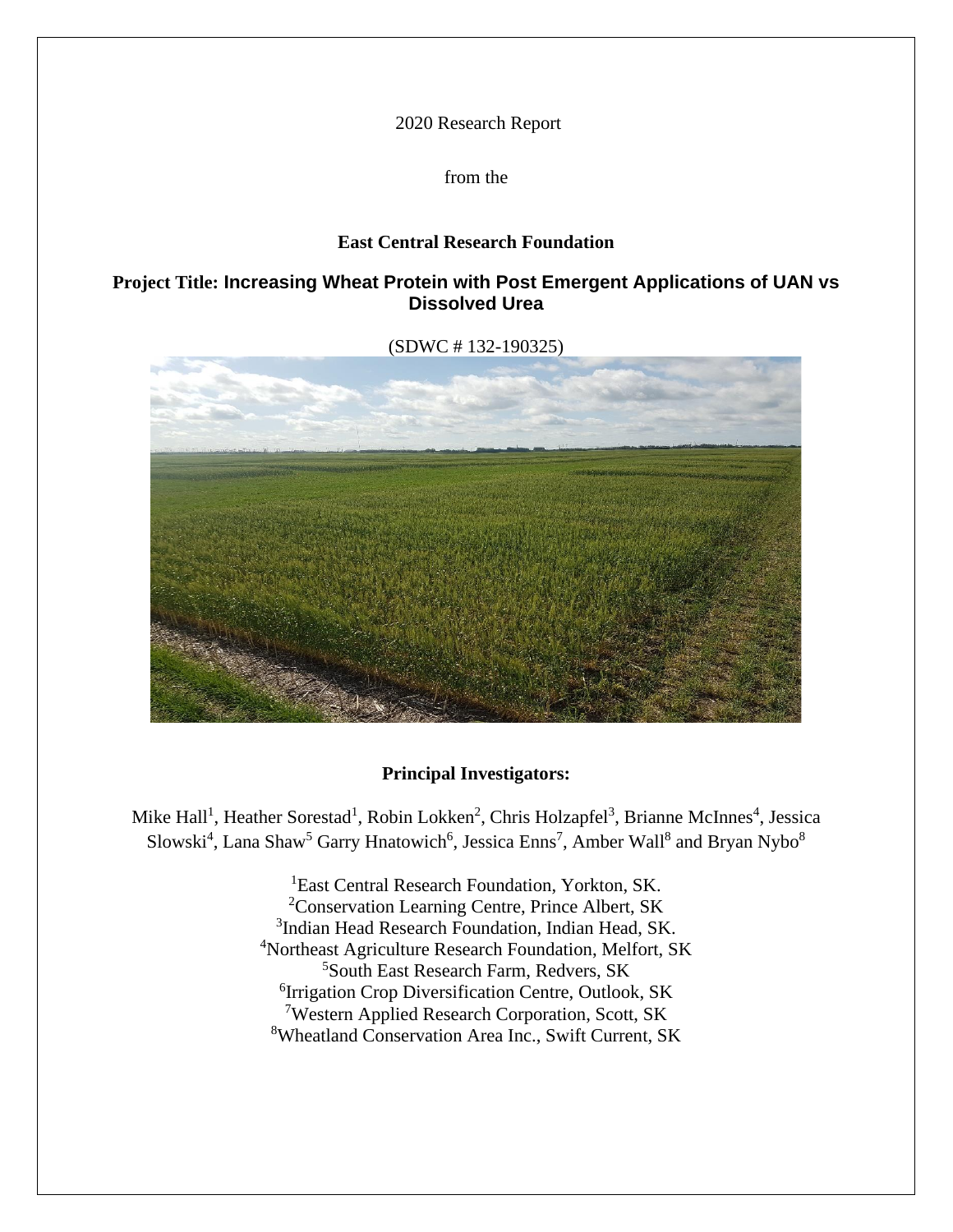## **Project Identification**

- **1. Project Number:** 132-190325
- **2. Producer Group Sponsoring the Project:** SaskWheat
- **3. Project Location(s):** Yorkton, Prince Albert, Indian Head, Melfort, Redvers, Outlook, Scott and Swift Current, SK
- **4. Project start and end dates (month & year):** April 2019 to March 2021
- **5. Project contact person & contact details:**

## Principal Investigator

Mike Hall, Research Coordinator

East Central Research Foundation/Parkland College Box 1939, Yorkton, SK, S3N 3X3 Phone: 306-621-6032 Email: [m.hall@parklandcollege.sk.ca](mailto:m.hall@parklandcollege.sk.ca)

#### Collaborators with contact information

Garry Hnatowich, Irrigation Crop Diversification Corporation (ICDC), Outlook, SK, S0L 2NO Phone: 306-867-5405 Email: [garry.icdc@sasktel.net](mailto:garry.icdc@sasktel.net)

Chris Holzapfel, Indian Head Agricultural Research Foundation (IHARF), Indian Head, SK, S0G 2K0 Phone: 306-695-7761 Email: [cholzapfel@iharf.ca](mailto:cholzapfel@iharf.ca)

Brianne McInnes, Northeast Agriculture Research Foundation (NARF), Melfort, SK, S0E 1A0 Phone: 306-920-9393 Email: [neag.assistant@gmail.com](mailto:neag.assistant@gmail.com)

Jessica Weber, Western Applied Research Corporation (WARC), Scott, SK, S0K 4A0 Phone: 306-247-2022 Email: [jessica.weber@warc.ca](mailto:jessica.weber@warc.ca)

Bryan Nybo, Wheatland Conservation Area, Swift Current, SK, S9H 4M7 Phone: 306-773-4775 Email: [wcanybo@sasktel.net](mailto:wcanybo@sasktel.net)

Lana Shaw, Southeast Research Foundation Wheatland Conservation Area, Redvers, SK, S0C 2H0 Phone: 306-452-7253 Email: [lshaw.serf@gmail.com](mailto:lshaw.serf@gmail.com)

Robin Lokken, Conservation Learning Centre, Prince Albert, SK, S6V 6J9 Phone: 306-960-1834 Email: [info@conservationlearningcentre.com](mailto:info@conservationlearningcentre.com)

## **Objectives and Rationale**

## **6. Project objectives:**

The overall objective of this project was to demonstrate the potential of an additional 30 lb N/ac applied late season to increase either wheat yield or grain protein compared to applying all nitrogen (N) at seeding. The impact of nitrogen source, crop staging and application method were compared.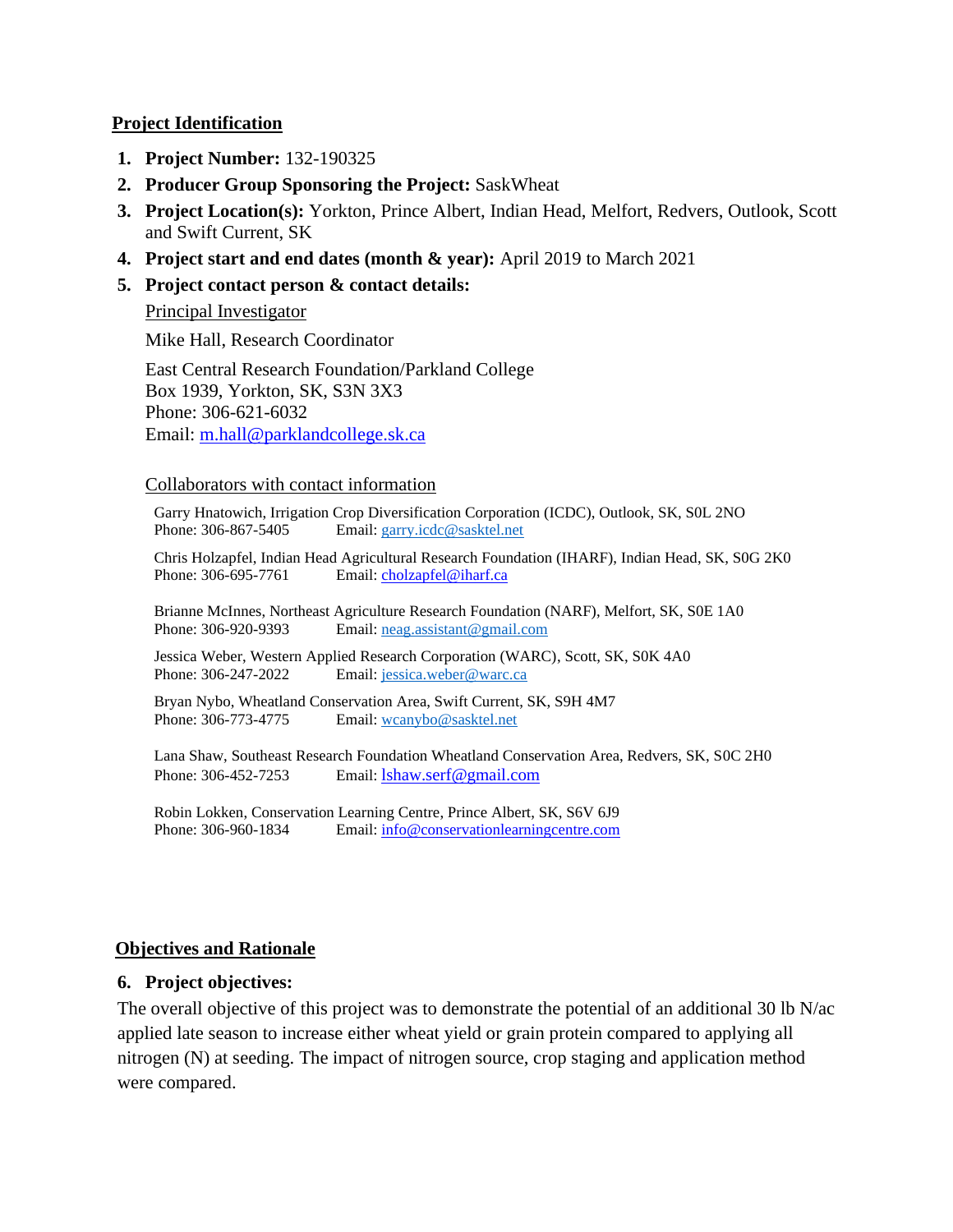Specifically, the intent was to demonstrate the following concepts:

- a. Dribble banded applications of UAN cause less flag leaf burn than broadcast foliar sprays applied post-anthesis.
- b. Dribble banding UAN at the earlier boot stage causes less flag leaf burn than when applied post-anthesis.
- c. Diluting dribble band applications of UAN is not necessary and may actually increase flag leaf burn.
- d. Strategies resulting in less flag leaf burn will produce a better yield/protein response (ie: more protein/ac).

# **7. Project Rationale:**

Recently, producers have been disappointed by low levels of grain protein. When regional protein levels are low, the premiums offered for high protein wheat tend to increase. This has left producers wondering what can be done to increase protein levels in the future. Many studies, dating back to the 1990s, have shown post-emergent applications of nitrogen can increase grain protein when made at late vegetative stages. Guy Lafond assessed the feasibility of applying foliar N at both the boot stage and post-anthesis for spring and winter wheat  $^{[1]}$ . He determined that this practice had merit, but the results could vary depending on initial N supply and weather conditions. However, dribble banding at the earlier boot stage increased grain protein more consistently and reduced the potential for flag leaf burn. UAN (28-0-0) produces large drops that do not disperse on the leaf surface because they have a high surface tension and tend to roll off. Dilution may reduce surface tension and actually increase leaf burn [2], or increased leaf burn may just be a function of a higher volume applied.

Western Canadian research has found little reason to support the use of broadcast foliar sprays over dribble banding. Broadcast foliar sprays cause more leaf burn, and since little nitrogen is actually absorbed through the leaves, there is little benefit to the practice. The University of Manitoba found the recovery of foliar applied 15N labelled urea (in solution) was only 4-27% compared to 32-70% with soil application. Under field conditions with foliar UAN, most of the uptake occurs after rainfall events wash the N into the soil, where it is taken up through the roots [3] .

Despite these results, broadcast foliar sprays post-anthesis are popular in the northern United States and are practiced in Manitoba. The general recommendation is to dilute UAN 50:50 with water and spray when conditions are cool to reduce leaf burning. While foliar applications of UAN post-anthesis frequently increase protein, this practice does not always prove to be economical. Research lead by John Heard with Manitoba Agriculture evaluated the benefit of post-anthesis UAN on 15 farm sites from 2015 to 2016<sup>[4]</sup>. The impact on protein was largely positive and statistically significant 60% of the time. On average, protein of CNHR varieties was increased 0.6% when an additional 30 lb N/ac was applied post-anthesis. However, postanthesis UAN only proved to be economical at 2 of 15 sites, and premiums for higher protein concentrations are not guaranteed.

Broadcast foliar sprays with dissolved urea, instead of UAN may prove to be more beneficial.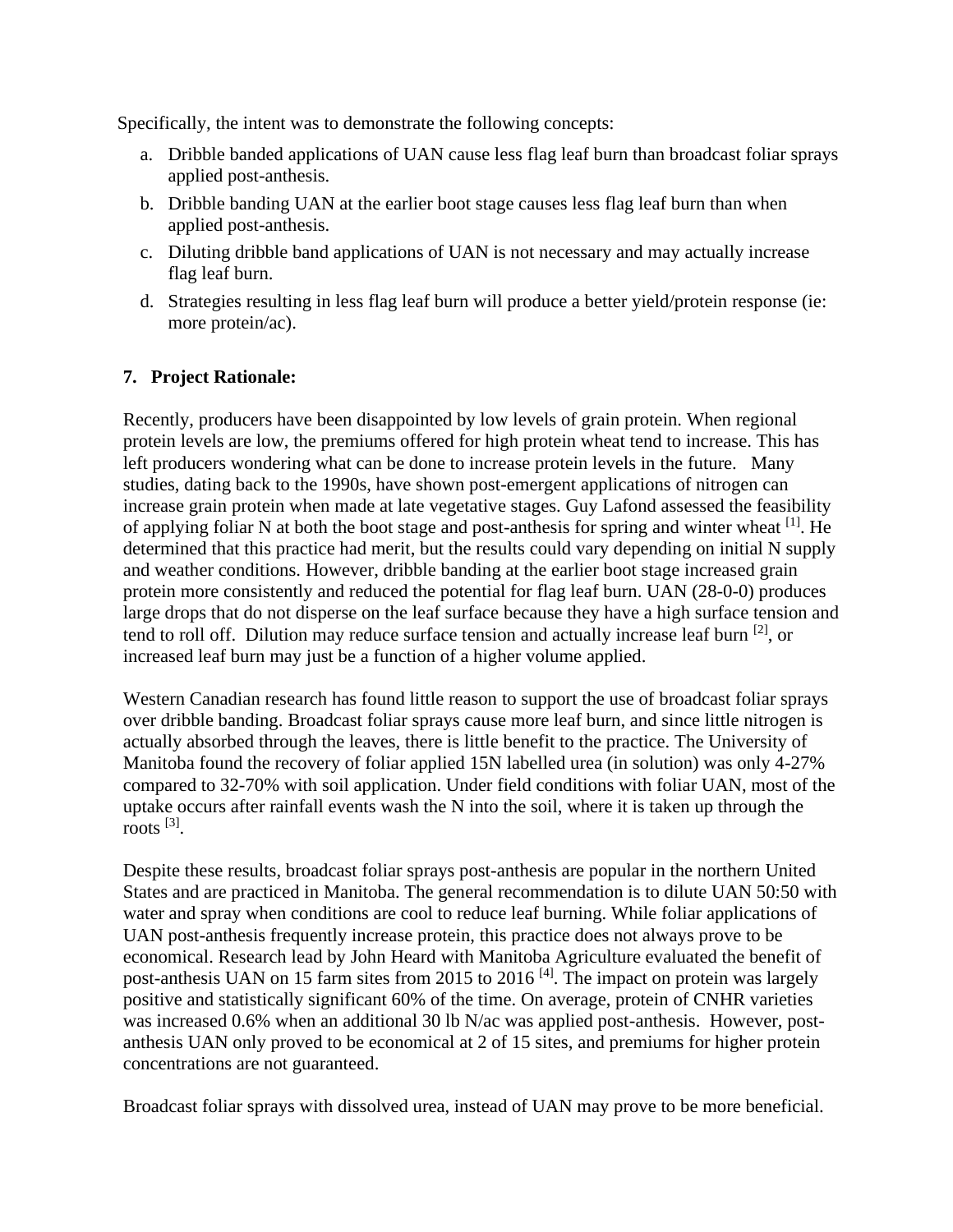Amy Mangin with the University of Manitoba recently found broadcast foliar sprays of dissolved urea sprayed post-anthesis not only resulted in less leaf burn but also produced greater yields and higher grain protein compared to UAN<sup>[5]</sup>. Dissolved urea is a standard product used for foliar applications in the UK and is considered to be safer on the crop than UAN. While both UAN and dissolved urea were applied at 30 lb N/ac in Mangin's study, the % N concentration of the solutions differed between the products. The UAN solution was 14%, whereas the urea solution was only 9%. This may have also contributed to the greater crop safety observed with dissolved urea. In our demonstration, the intent was to compare UAN and dissolved urea at 14% N to provide a fair comparison. However, this did not occur, and the logic for this comparison is flawed. Later in the paper this will be discussed in full.

Producers can create their own solution of urea on farm; however, care must be taken as dissolving urea is extremely endothermic and can freeze lines. Urea should be dissolved slowly into warm water and not into cold water pulled from a well. In addition, producers should only dissolve urea with less than 1% biuret. Biuret is a by-product that can cause severe leaf burning, but it is normally not a concern with urea manufactured in North American.

[1] Lafond, G and J. McKell. 1998. The Effects of Foliar Applied Nitrogen on Grain Protein Concentration in Spring and Winter Wheat. Proceedings of the Wheat Protein Symposium 298-304

[2] Stu Brandt personal communication

[3] Rawluk, C. D. L., Racz, G. J. and Grant, C. A. 2000. Uptake of foliar or soil application of 15Nlabelled urea solution at anthesis and its affect on wheat grain yield and protein. Can. J. Plant Sci. 80: 331–334.

[4] Heard, J., Sabourin, B., Faroq, A. and L. Kaminski. On-farm-tests evaluate nitrogen rate, source and timing for spring wheat yield and protein. Poster.

 $[5]$ http://umanitoba.ca/faculties/afs/agronomists\_conf/media/7  $\pm$  1\_30\_PM\_DEC\_14\_MANGIN\_MAC\_2 [017\\_NOV23.pdf](http://umanitoba.ca/faculties/afs/agronomists_conf/media/7__1_30_PM_DEC_14_MANGIN_MAC_2017_NOV23.pdf)

## **Methodology and Results**

## **8. Methodology:**

In 2019 and 2020 trial sites were initiated near Swift Current (dry Brown), Outlook (Brown), Scott (Dark Brown), Indian Head (thin Black), Yorkton (Black), Melfort (moist Black), Prince Albert (Grey) and Redvers (Dark Brown). Treatments were designed to compare boot stage and post-anthesis timings of split N relative to side-banding all the N at seeding. Dribble band and broadcast applications of UAN and dissolved urea were compared. All split applications of N were supposed to be 30 lb N/ac applied to a base rate of 70 lb N/ac. While late season applications of UAN and diluted UAN were applied at the targeted 30 lb N/ac, dissolved urea treatments (trts 7 and 9) were only applied at 25 lb N/ac due to a calculation error more fully described in the appendix. Other macronutrients were applied at each site to be non-limiting to yield.

Treatments (Table 1) were arranged in a Randomized Complete Block Design (RCBD) with 4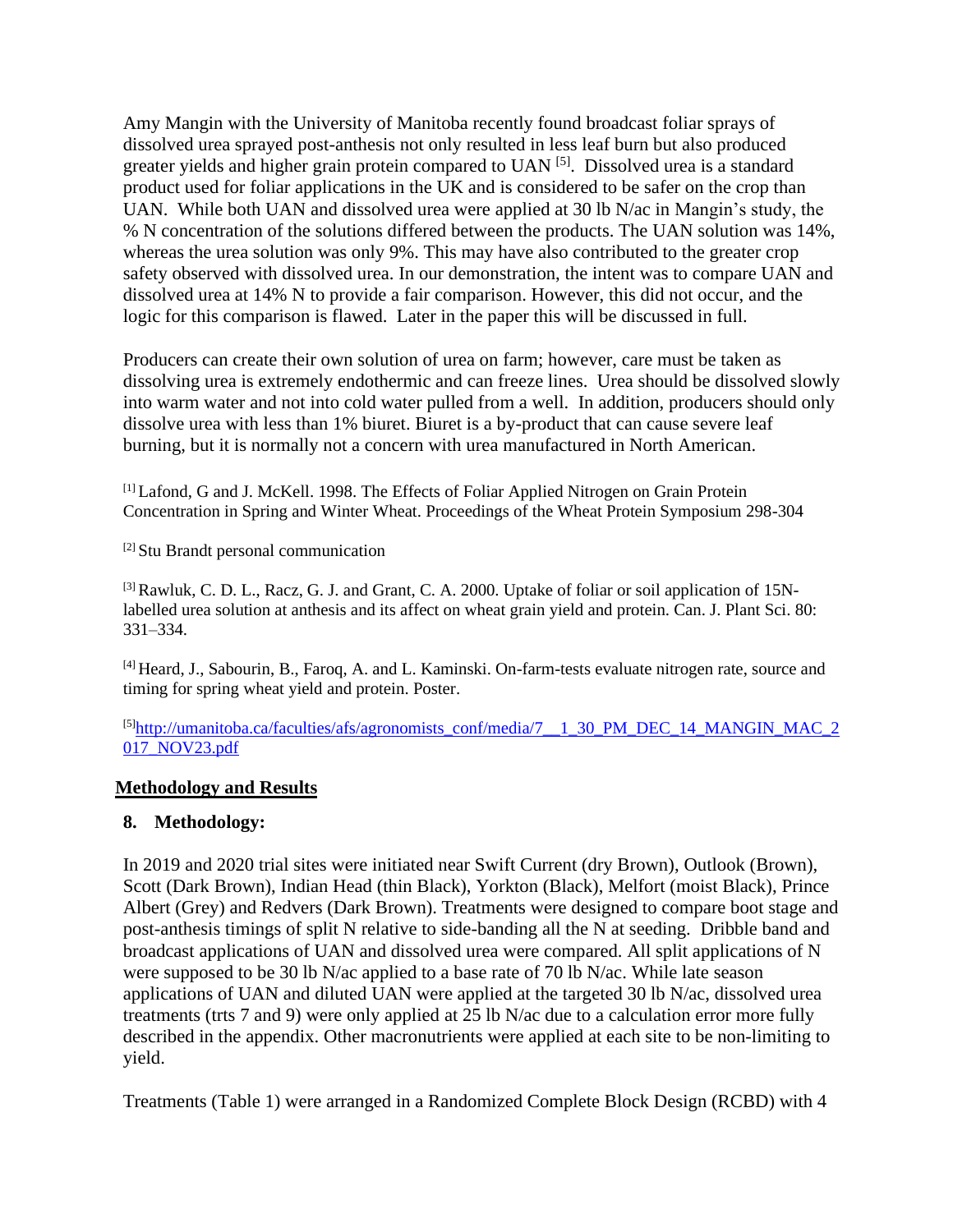replicates at each site. Plot size, row spacing, and fertilizer application techniques at seeding varied between locations depending on equipment. Tables 2 and 3 describe how the trials were maintained and provides the dates of key operations. All trials were seeded in good time, with dates ranging from May 8 to 24 in 2019 and from May 7 to 28 in 2020. Fungicide for leaf disease or leaf disease plus fusarium head blight were applied at all site years except Melfort and Scott in 2019 and Outlook and Swift Current in 2020. The vast majority of sites were harvested in August and September in good condition. Grain yield was cleaned and corrected to a uniform moisture of 14.5%. Precipitation and temperatures for each location were compiled from the nearest Environment Canada weather station (Tables 4 and 5). To aid with the interpretation of results, composite soil samples were collected from each location and the results are presented in Table 6.

**Table 1.** Treatment List for the Increasing Wheat Protein with Post Emergent Applications of UAN vs Dissolved Urea Trial

| <b>Treatment#</b> | <b>Seeding</b> |         |            |      | Post emergence application |               |
|-------------------|----------------|---------|------------|------|----------------------------|---------------|
|                   | $Lb$ N/ac of   | N       | Product    | %N   | method                     | Stage         |
|                   | Side-banded    | (lb/ac) |            |      |                            |               |
|                   | Urea           |         |            |      |                            |               |
|                   | 70             | na      | Na         | na   | na                         | na            |
| $\overline{2}$    | 100            | na      | Na         | na   | na                         | na            |
| 3                 | 70             | 30      | <b>UAN</b> | 15.7 | dribble <sup>[1]</sup>     | boot          |
| $\overline{4}$    | 70             | 30      | <b>UAN</b> | 28   | dribble <sup>[2]</sup>     | boot          |
| 5                 | 70             | 30      | <b>UAN</b> | 15.7 | dribble <sup>[1]</sup>     | Post-anthesis |
| 6                 | 70             | 30      | <b>UAN</b> | 28   | $dribble^{[2]}$            | Post-anthesis |
| 7                 | 70             | 25      | Urea Sol'n | 14   | Dribble $[3]$              | Post-anthesis |
| 8                 | 70             | 30      | <b>UAN</b> | 15.7 | Broadcast <sup>[4]</sup>   | Post-anthesis |
| 9                 | 70             | 25      | Urea Sol'n | 14   | Broadcast <sup>[5]</sup>   | Post-anthesis |

<sup>[1]</sup> Sprayed with dribble band nozzle at 20 US gal/ac to deliver 30 lb N/ac (10 gal/ac UAN + 10) gal/ac water =  $15.7\%$  N solution by weight)

 $^{[2]}$  Sprayed with dribble band nozzle at 10 US gal/ac to deliver 30 lb N/ac (undiluted UAN = 28%) N solution by weight)

 $^{[3]}$  Sprayed with dribble band nozzle at 20 gal/ac to deliver 25 lb N/ac (1.66 Kg of urea dissolved in 1 US gallon of water  $= 14\%$  N solution)

<sup>[4]</sup> Sprayed with 02 flat fan nozzles at 20 gal/ac to deliver 30 lb N/ac (10 gal/ac UAN + 10 gal/ac water  $= 15.7\%$  N solution by weight)

[5] Spray with 02 flat fan nozzles at 20 gal/ac to deliver 25 lb N/ac (1.66 Kg of urea dissolved in 1 US gallon of water  $= 14\%$  N solution)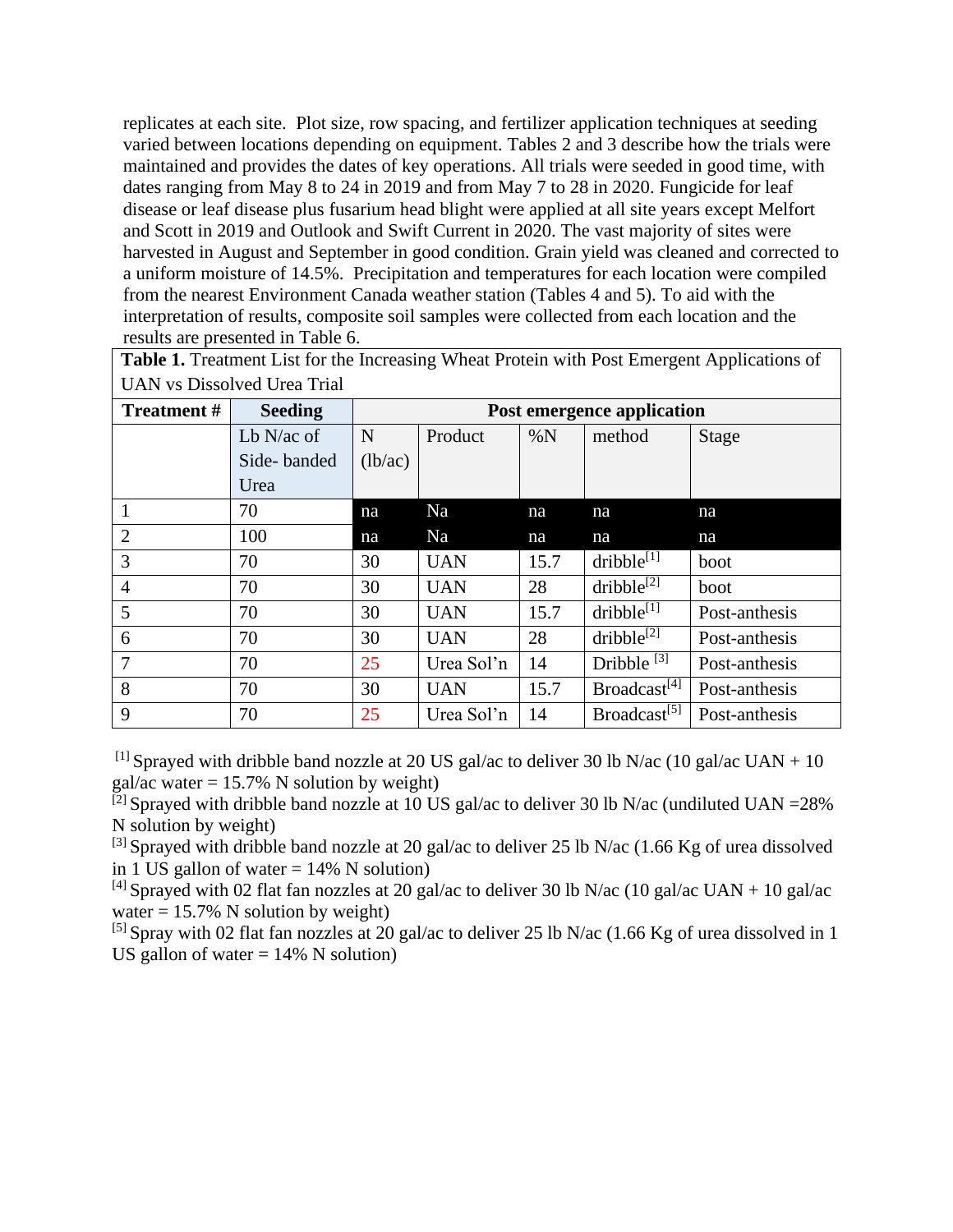|                                      | Table 2. Dates of operations in 2020 for each participating location |                                                 |                                                      |                       |                         |                                     |                                                                            |                                                |
|--------------------------------------|----------------------------------------------------------------------|-------------------------------------------------|------------------------------------------------------|-----------------------|-------------------------|-------------------------------------|----------------------------------------------------------------------------|------------------------------------------------|
|                                      |                                                                      |                                                 |                                                      |                       |                         |                                     |                                                                            |                                                |
| <b>Activity</b>                      | <b>Indian Head</b>                                                   | <b>Melfort</b>                                  | <b>Outlook</b>                                       | <b>Prince Albert</b>  | <b>Redvers</b>          | <b>Scott</b>                        | <b>Swift Current</b>                                                       | <b>Yorkton</b>                                 |
| Pre-seed<br>Herbicide<br>Application | May 14<br>(Roundup<br>Transorb)                                      | May 24 (Heat<br>$LQ +$<br>Glyphosate<br>540)    | May 19<br>$(Cleanstart +$<br>AIM)                    | N/A                   | May 14<br>(Glyphosate)  | May 9<br>(Glyphosate<br>$540 + AIM$ | May 4<br>$(Glyphosate +$<br>AIM)                                           | N/A                                            |
| Seeding                              | May 12                                                               | May 23                                          | May 28                                               | May 25                | May 8                   | May 14                              | May 16                                                                     | May 7                                          |
| Emergence<br>Counts                  | June 4                                                               | June 16                                         | June 9                                               | June 15               | May 26                  | June 11                             | June 4                                                                     | May 26                                         |
| In-crop<br>Herbicide<br>Application  | June 15<br>$(Octain +$<br>Simplicity)                                | June 23<br>(Prestige XC)<br>&<br>July 3 (Axial) | June 9<br>(Infinity) $\&$<br>June 10<br>(Simplicity) | June 10<br>(Infinity) | June 2<br>(Infinity FX) | June 15 (Axial<br>Ipak)             | May 29<br>(Liquid<br>Achieve +<br><b>Buctril M</b><br>+Turbocharge<br>ADJ) | June 2<br>(Prestige)<br>June 8<br>(Simplicity) |
| <b>Boot N</b><br>application         | June 30                                                              | July 16                                         | July 13                                              | July 10               | June 29                 | July 6                              | June 22                                                                    | June 22                                        |
| Post-anthesis<br>N application       | July 16                                                              | Aug 13                                          | July 29                                              | July 27               | July 10                 | July 27                             | July 23                                                                    | July 13                                        |
| Flag leaf burn<br>Rating             | July 20                                                              | Aug 20                                          | July 31                                              | Aug 6                 | July 16                 |                                     | July 30                                                                    | July 20                                        |
| In-crop<br>Fungicide<br>Application  | July 11<br>(Prosaro XTR)                                             | July 24<br>(Caramba)                            | N/A                                                  | July 21<br>(Twinline) | June 7<br>(Caramba)     | July 16<br>(Caramba)                | N/A                                                                        | July 2<br>(Caramba)                            |
| Lodging<br>Rating                    | Aug 13                                                               | Sept 16                                         | N/A                                                  | Sept 21               | N/A                     | N/A                                 | Aug 25                                                                     | N/A                                            |
| Desiccant                            | Aug 19<br>(Roundup<br>Transorb)                                      | N/A                                             | N/A                                                  | N/A                   | N/A                     | Aug 25<br>(Glyphosate<br>540)       | N/A                                                                        | (Roundup<br>Transorb)                          |
| Harvest                              | Aug 26                                                               | Sept 16                                         | Sept 16                                              | Sept 23               | Aug 20                  | Sept 11                             | Aug 26                                                                     | Aug 11                                         |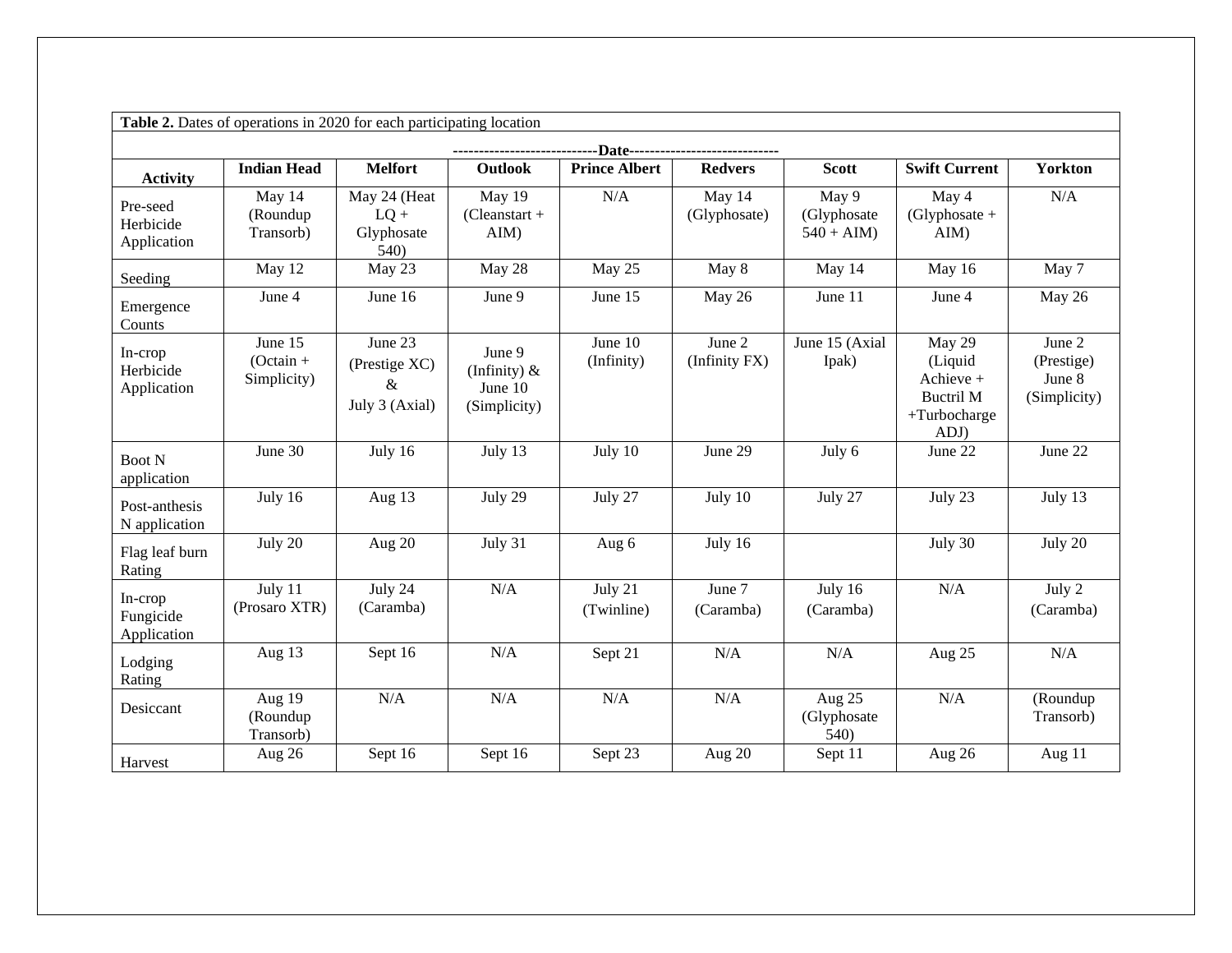|                                      | <b>Table 3.</b> Dates of operations in 2019 for each participating location |                                          |                                      |                                                       |                                           |                                                     |                                                      |                                                                                  |
|--------------------------------------|-----------------------------------------------------------------------------|------------------------------------------|--------------------------------------|-------------------------------------------------------|-------------------------------------------|-----------------------------------------------------|------------------------------------------------------|----------------------------------------------------------------------------------|
|                                      |                                                                             |                                          |                                      | --Date------------------                              |                                           |                                                     |                                                      |                                                                                  |
| <b>Activity</b>                      | <b>Indian Head</b>                                                          | <b>Melfort</b>                           | <b>Outlook</b>                       | <b>Prince Albert</b>                                  | <b>Redvers</b>                            | <b>Scott</b>                                        | <b>Swift Current</b>                                 | <b>Yorkton</b>                                                                   |
| Pre-seed<br>Herbicide<br>Application | May 12<br>(Roundup<br>Weathermax<br>540)                                    | May 24<br>$(Glyphosate +$<br>Heat)       | N/A                                  | N/A                                                   | N/A                                       | May<br>(Glyphosate 540<br>$+ AIM$                   | May 7<br>(Glyphosate)                                | N/A                                                                              |
| Seeding                              | May 14                                                                      | May 24                                   | May 15                               | May 23                                                | May 7                                     | May 14                                              | May 8                                                | May 13                                                                           |
| Emergence<br>Counts                  | June 3                                                                      | June 26                                  | N/a                                  | June 13                                               | June 5                                    | June 11                                             | June 17                                              | June 12                                                                          |
| In-crop<br>Herbicide<br>Application  | June 17<br>$(OcTTain XL +$<br>Simplicity<br>GoDRI)                          | June 27 (Axial)<br>July 4 Prestige<br>XC | June 10 (Badge<br>$II + Simplicity)$ | June 19 (Axel<br>Extreme.<br>MCPA, Kinetic<br>Copron) | June 10<br>$(Clodina fop +$<br>Buctril M) | June 26 (Axial +<br>Buctril M)                      | June 14 (Varro<br>$+$ OcTTain XL<br>$+$ Agral $90$ ) | June $12$<br>$(Simplify +$<br>Prestige)<br>June 25<br>(MCPA)<br>July 3<br>(MCPA) |
| <b>Boot N</b><br>application         | July 3                                                                      | July 16                                  | July 6                               | July 9                                                | July 3                                    | July 4                                              | July 3                                               | July 3                                                                           |
| Post-anthesis N<br>application       | July 20                                                                     | Aug 8                                    | July 19                              | July 26                                               | July 20                                   | July 23                                             | July 29                                              | July 19                                                                          |
| Flag leaf burn<br>Rating             | July 25                                                                     | Aug 16                                   | July 22                              | July 19 and July<br>29                                | N/A                                       | July 11, 18, 30<br>& Aug 5                          | N/A                                                  | July 25                                                                          |
| In-crop<br>Fungicide<br>Application  | July 11<br>(Prosaro)                                                        | N/A                                      | July 18<br>(Caramba)                 | June 19 (Pivot<br>418EC)                              | July 12<br>(Caramba)                      | $\rm N/A$                                           | July 10<br>(Acapella)                                | July 11<br>(Caramba) July<br>14 (Caramba)                                        |
| <b>Lodging Rating</b>                | Aug 9                                                                       | N/A                                      | N/A                                  | Sept 23                                               | Sept 7                                    | N/A                                                 | Aug 19                                               | Sept 3                                                                           |
| Desiccant                            | Aug 28<br>(Roundup<br>Weathermax<br>540)                                    | N/A                                      | N/A                                  | Sept 5<br>(Glyphosate)                                | N/A                                       | Sept 6<br>(Heat $LQ +$<br>Roundup $540 +$<br>Merge) | $\rm N/A$                                            | Sept 3 (Roundup<br>Transorb)                                                     |
| Harvest                              | Sept 6                                                                      | Oct 6                                    | Sept 24                              | Sept 23                                               | Sept 7                                    | Sept 22                                             | Aug $21$                                             | Sept 16                                                                          |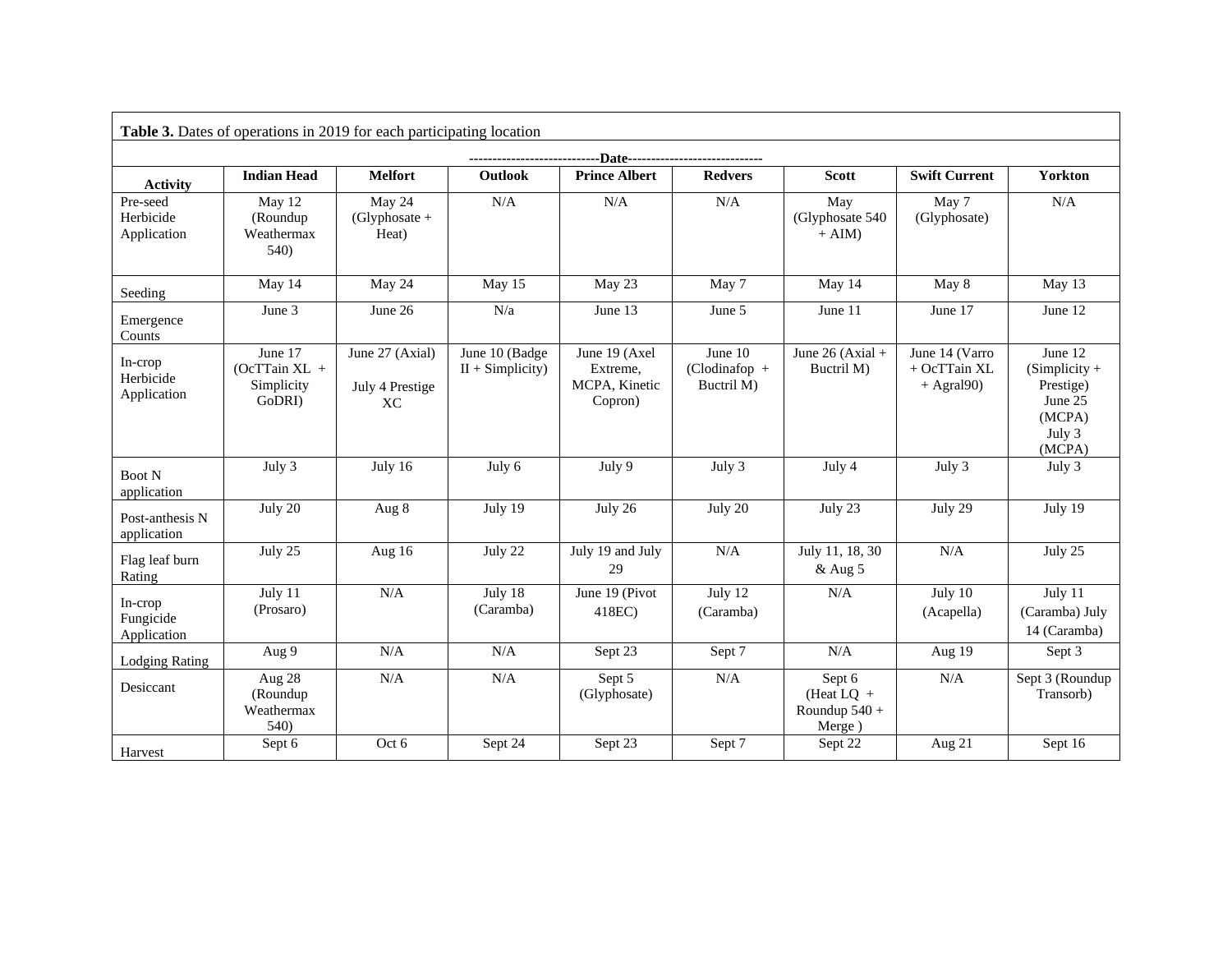### **9. Results:**

## *Growing Season Weather*

Mean monthly temperatures and precipitation amounts for 2019 and 2020 with long term (1981-2010) averages for 8 sites are listed in Tables 4 and 5. In Yorkton, 2020 was unusually dry in early spring, which greatly reduced yields by about 60% from normal. The rest of the site years had more normal yields.

**Table 4.** Mean monthly temperatures amounts along with long-term (1981-2010) normals for the 2019 and 2020 growing seasons at 8 sites in Saskatchewan.

| Location             | Year      | <b>May</b> | June | July                                                              | <b>August</b> | Avg. / Total |
|----------------------|-----------|------------|------|-------------------------------------------------------------------|---------------|--------------|
|                      |           |            |      | --------------- <i>Mean Temperature</i> (°C) -------------------- |               |              |
| Indian Head          | 2020      | 10.7       | 15.6 | 18.4                                                              | 17.9          | 15.6         |
|                      | 2019      | 8.9        | 15.7 | 17.4                                                              | 15.8          | 14.4         |
|                      | Long-term | 10.8       | 15.8 | 18.2                                                              | 17.4          | 15.6         |
| Melfort              | 2020      | 10.1       | 14.3 | 18.8                                                              | 17.6          | 15.2         |
|                      | 2019      | $8.8\,$    | 15.3 | 16.9                                                              | 14.9          | 14.0         |
|                      | Long-term | 10.7       | 15.9 | 17.5                                                              | 16.8          | 15.2         |
| Outlook              | 2020      | 11.3       | 15.9 | 19.1                                                              | 18.8          | 65.1         |
|                      | 2019      | 9.9        | 16.0 | 18.0                                                              | 16.2          | 15.0         |
|                      | Long-term | 11.5       | 16.1 | 18.9                                                              | 18.0          | 16.1         |
| Prince Albert        | 2020      | 9.2        | 13.4 | 17.6                                                              | 16.1          | 14.1         |
|                      | 2019      | 9.5        | 15.8 | 17.4                                                              | 15.1          | 14.5         |
|                      | Long-term | 11.8       | 16.1 | 18.5                                                              | 17.3          | 14.5         |
| Redvers              | 2020      | 10.5       | 16.8 | 19.2                                                              | 18.5          | 16.3         |
|                      | 2019      | 9.5        | 16.3 | 18.5                                                              | 16.6          | 15.2         |
|                      | Long-term | 12         | 16   | 19                                                                | 18            | 16.3         |
| Scott                | 2020      | 10.2       | 14.6 | 17.1                                                              | 16            | 14.5         |
|                      | 2019      | 9.1        | 14.9 | 16.1                                                              | 14.4          | 13.6         |
|                      | Long-term | 10.8       | 14.8 | 17.3                                                              | 16.3          | 14.8         |
| <b>Swift Current</b> | 2020      | 10.9       | 16.6 | 18.2                                                              | 19.5          | 16.3         |
|                      | 2019      | 9.5        | 15.8 | 17.7                                                              | 16.8          | 15.0         |
|                      | Long-term | 11         | 15.7 | 18.4                                                              | 17.9          | 15.8         |
| Yorkton              | 2020      | 10.5       | 16.4 | 19.9                                                              | 18.3          | 16.3         |
|                      | 2019      | 8.6        | 16   | 18.3                                                              | 16.1          | 14.8         |
|                      | Long-term | 10.4       | 15.5 | 17.9                                                              | 17.1          | 15.2         |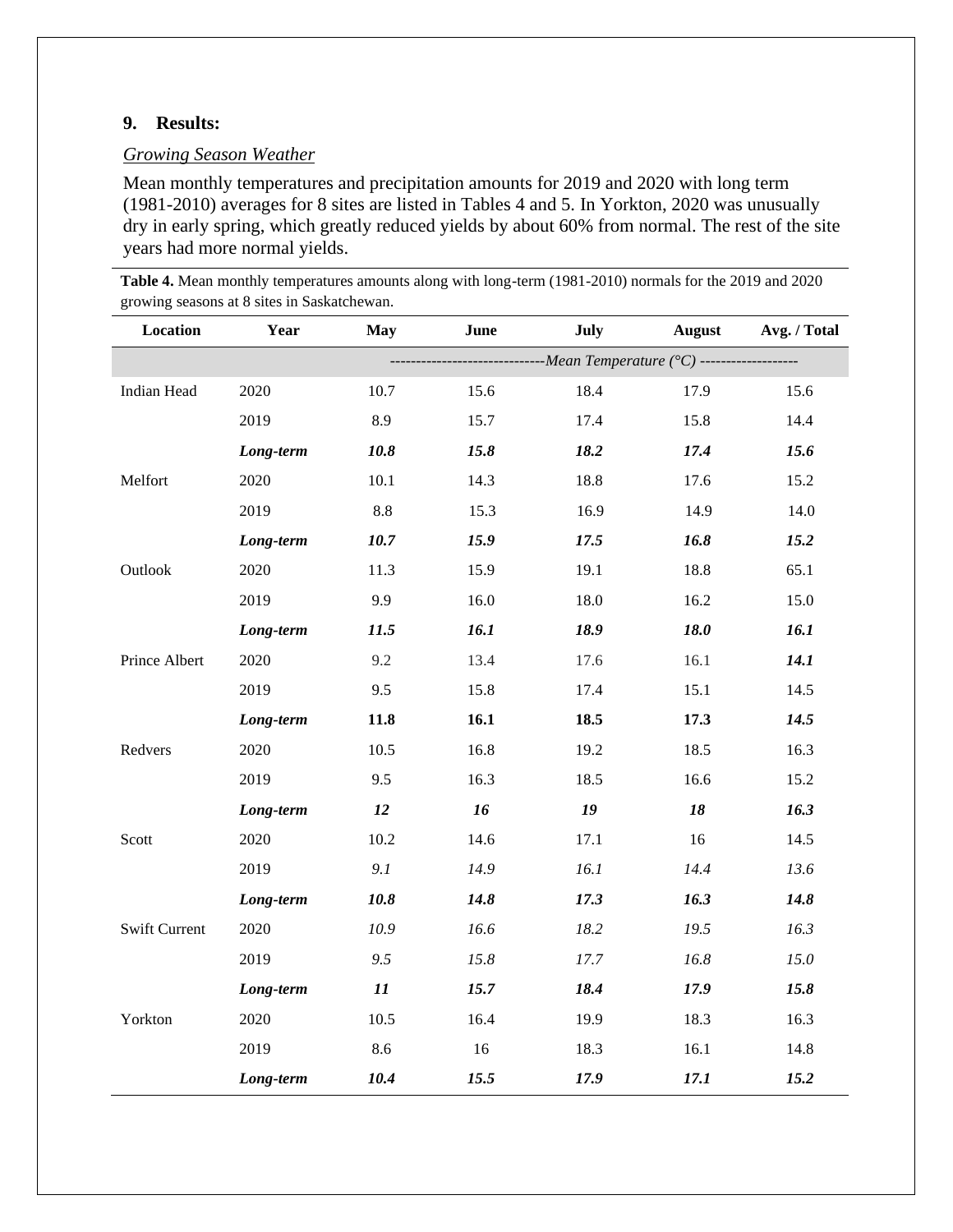| Location             | Year      | <b>May</b> | June  | July                                                  | <b>August</b> | Avg. / Total |
|----------------------|-----------|------------|-------|-------------------------------------------------------|---------------|--------------|
|                      |           |            |       | ------------ Precipitation (mm) --------------------- |               |              |
| Indian Head          | 2020      | 27.3       | 23.5  | 37.7                                                  | 24.9          | 113.4        |
|                      | 2019      | 13.3       | 50.4  | 53.1                                                  | 96.0          | 212.8        |
|                      | Long-term | 51.7       | 77.4  | 63.8                                                  | 51.2          | 241.4        |
| Melfort              | 2020      | 26.7       | 103.7 | 52.4                                                  | 18.           | 201.3        |
|                      | 2019      | 18.8       | 87.4  | 72.7                                                  | 30.7          | 209.6        |
|                      | Long-term | 42.9       | 54.3  | 76.7                                                  | 52.4          | 226.3        |
| Outlook              | 2020      | 27.8       | 79.2  | 29.6                                                  | 19.0          | 155.6        |
|                      | 2019      | 13.2       | 90.2  | 43.8                                                  | 39.6          | 186.8        |
|                      | Long-term | 42.6       | 63.9  | 56.1                                                  | 42.8          | 205.4        |
| Prince Albert        | 2020      | 68.4       | 91.4  | 32.2                                                  | 33.2          | 225.2        |
|                      | 2019      | 30.0       | 54.4  | 57.4                                                  | 16.8          | 158.6        |
|                      | Long-term | 36.4       | 80.6  | 96.1                                                  | 48.0          | 261.1        |
| Redvers              | 2020      | 68.4       | 91.4  | 32.2                                                  | 33.2          | 225.2        |
|                      | 2019      | 18.0       | 79.0  | 54.0                                                  | 88            | 239          |
|                      | Long-term | 60         | 91    | 78                                                    | 64            | 293          |
| Scott                | 2020      | 48.3       | 70.2  | 129.4                                                 | 25.8          | 273.7        |
|                      | 2019      | 12.7       | 97.7  | 107.8                                                 | 18            | 236.2        |
|                      | Long-term | 38.9       | 69.7  | 69.4                                                  | 48.7          | 226.7        |
| <b>Swift Current</b> | 2020      | 36.3       | 80.0  | 62.5                                                  | 6.5           | 185.3        |
|                      | 2019      | 13.3       | 156   | 11.1                                                  | 42.6          | 223          |
|                      | Long-term | 42.1       | 66.1  | 44                                                    | 35.4          | 187.6        |
| Yorkton              | 2020      | 16.7       | 33.6  | 80.1                                                  | 49.3          | 179.7        |
|                      | 2019      | 11.1       | 81.6  | 49.1                                                  | 32.2          | 174          |
|                      | Long-term | 51         | 80    | $78\,$                                                | 62            | 272          |

**Table 5.** Precipitation amounts along with long-term (1981-2010) normals for the 2019 and 2020 growing seasons at 8 sites in Saskatchewan.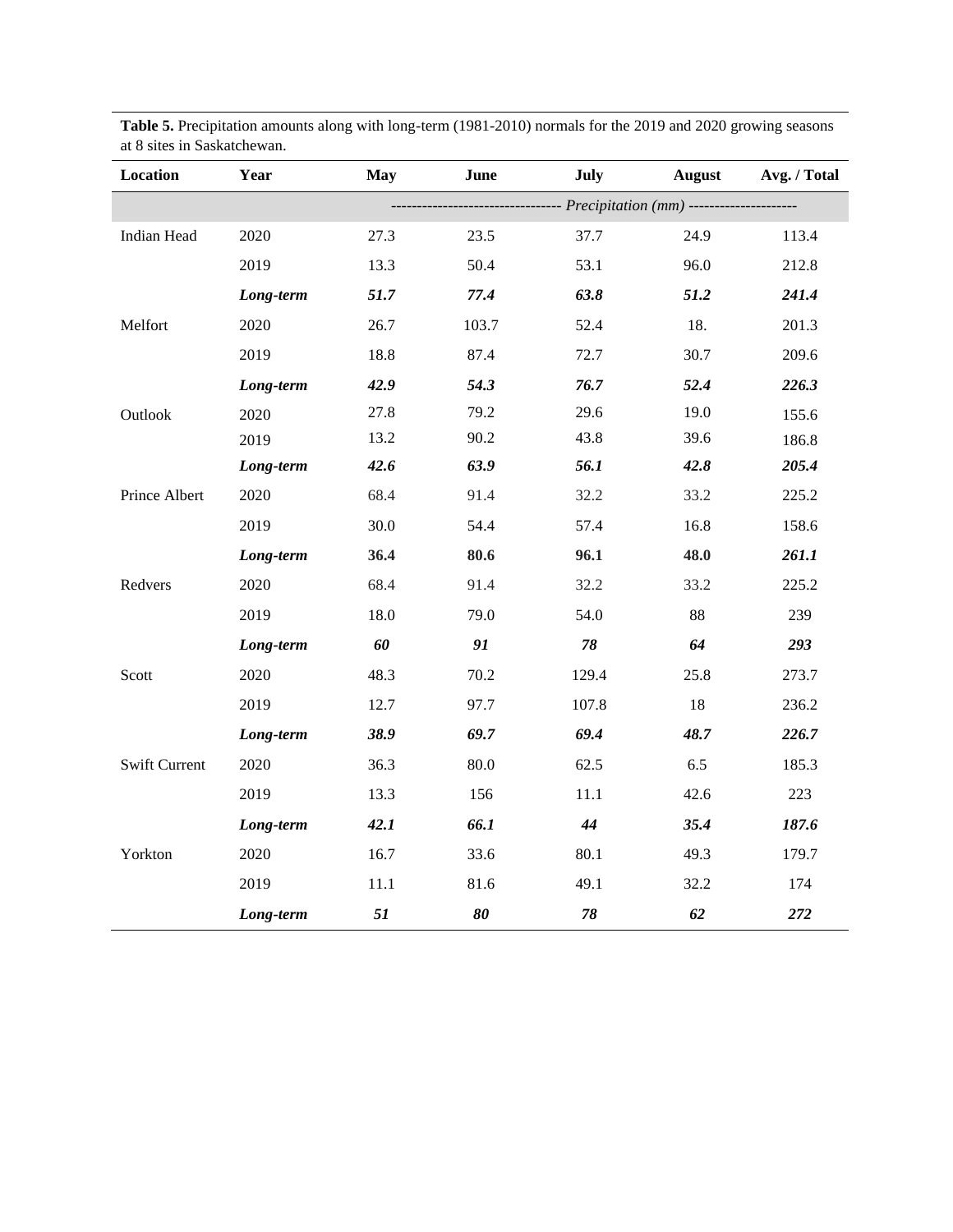Soil test Nitrate levels for each location are presented in Table 6. Two sites, testing extremely high in background soil N, were Prince Albert in 2020 and Swift Current in 2019. The rest of the site years had more typical background levels of soil N for continuous cropping systems.

| <b>Table 6.</b> Soil Test Nitrate Levels for each location (lb N/ac) in 2019 and 2020. |                       |                |                |                                |                |              |                                |                |
|----------------------------------------------------------------------------------------|-----------------------|----------------|----------------|--------------------------------|----------------|--------------|--------------------------------|----------------|
| <b>Nitrate Levels</b><br>$(lbs NO3-N/ac)$                                              | <b>Indian</b><br>Head | <b>Melfort</b> | <b>Outlook</b> | <b>Prince</b><br><b>Albert</b> | <b>Redvers</b> | <b>Scott</b> | <b>Swift</b><br><b>Current</b> | <b>Yorkton</b> |
| 2020                                                                                   |                       |                |                |                                |                |              |                                |                |
| $0-15$ cm $(0-6$ in)                                                                   | 8                     | 19             | $\overline{4}$ | $45(0-6")$                     | 22             | 17           | 23                             | 27             |
| $15-30cm(6-12in)$                                                                      |                       | 25             | 4              | $40(6-17")$                    |                |              |                                |                |
| $15-60$ cm $(6-24in)$                                                                  | 15                    |                |                |                                | 39             | 12           | 27                             | 33             |
| <b>Total</b> $0$ -60cm $(0-$<br>24in)                                                  | 23                    | $66^{1}$       | 16             | 127 <sup>1</sup>               | 61             | 35           | 50                             | 60             |
| <b>Total</b> $0-30$ cm $(0-$<br>12in)                                                  |                       | 44             |                | $85(0-17")$                    |                |              |                                |                |
| 2019                                                                                   |                       |                |                |                                |                |              |                                |                |
| $0-15$ cm $(0-6$ in)                                                                   | 16                    | 18             | 6              | 15                             | 29             | 14           | 42                             | 14             |
| $15-30cm(6-12in)$                                                                      |                       |                |                | 10                             |                |              |                                |                |
| $15-60$ cm $(6-24in)$                                                                  | 33                    | 17             | 9              |                                | 42             | 18           | 186                            | 18             |
| Total $0-60$ cm $(0-$<br>24in)                                                         | 49                    | 35             | 15             | 37.5 <sup>1</sup>              | 71             | 32           | 228                            | 32             |
| <b>Total</b> $0-30$ cm $(0-$<br>12in)                                                  |                       |                |                | 25                             |                |              |                                |                |

<sup>1</sup>Estimation (**Total** 0-30cm (0-12inch) lb N/ac value \*1.5)

Table 7 shows temperature at the time of boot stage and post-anthesis applications. It is generally recommended to spray at temperatures below  $20^{\circ}$ C for broadcast sprays of UAN to reduce the potential for leaf burn. At the boot stage application, only 7 out of 16 site/years were sprayed below 20°C. However, this temperature limit is likely of less concern for dribble band applications, particularly at the boot stage. For the post-anthesis timing, 13 of the 16 site/years started spraying at temperatures below  $20^{\circ}$ C. The date of significant rainfall after application is also indicated in table 7. Significant rainfall of 10 mm or greater occurred within two weeks after most applications and are indicated in green (Table 7). However, observing or not observing a significant rainfall event was not always a good predictor of protein response.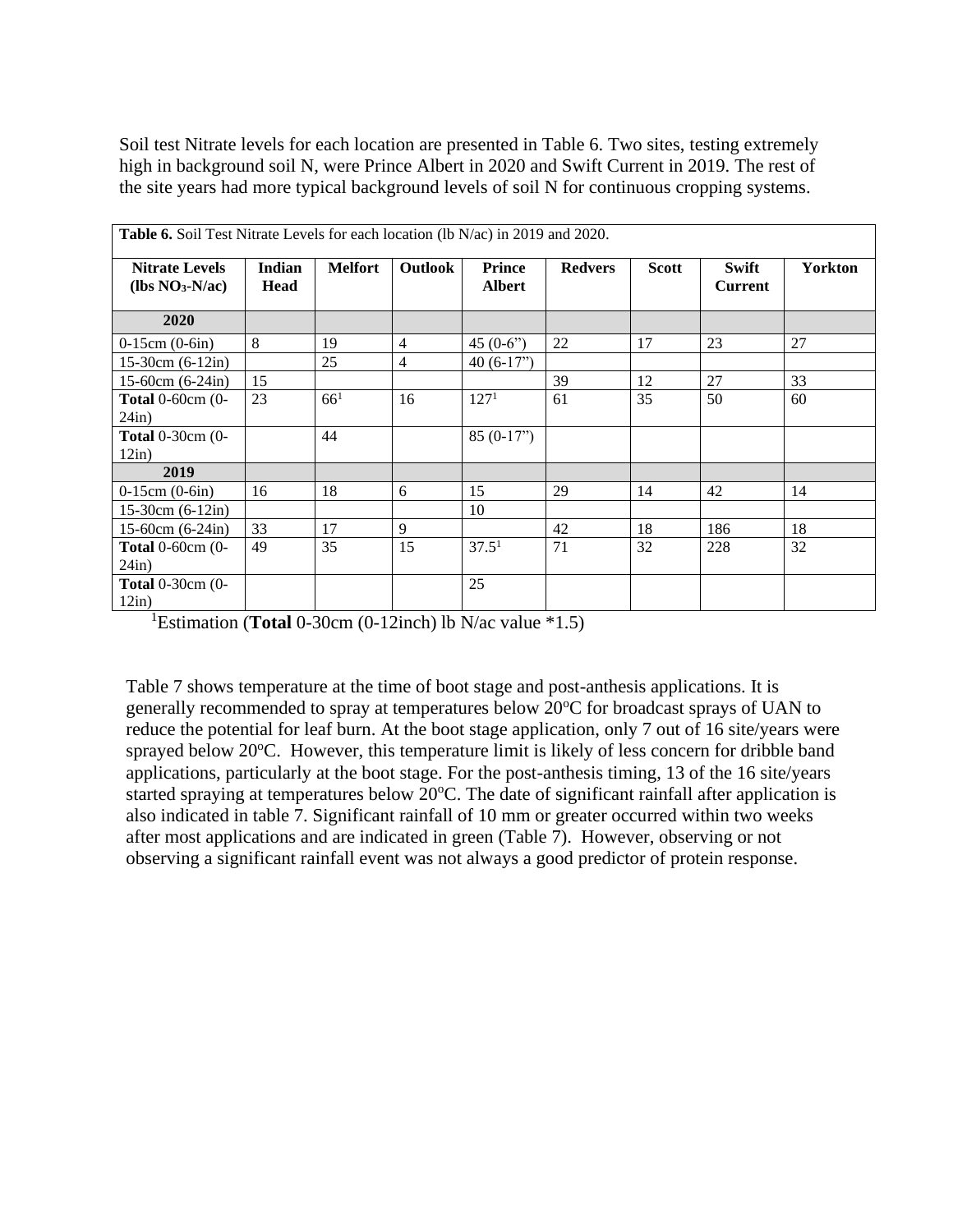|                      |             | <b>Date of Application</b> |                          | <b>Temperature During</b><br><b>Application</b> |                                                                                                      | <b>Next Significant Rainfall after Post-</b><br>emergent N Application (>10mm) |
|----------------------|-------------|----------------------------|--------------------------|-------------------------------------------------|------------------------------------------------------------------------------------------------------|--------------------------------------------------------------------------------|
|                      | <b>Boot</b> | Post-Anthesis              | <b>Boot</b>              | Post-Anthesis                                   | <b>Boot</b>                                                                                          | Post-Anthesis                                                                  |
| 2020                 |             |                            |                          |                                                 |                                                                                                      |                                                                                |
| <b>Indian Head</b>   | June 30     | July 16                    | $22 - 25$<br>$\mathbf C$ | 20-22C                                          | None                                                                                                 | None                                                                           |
| <b>Melfort</b>       | July 16     | Aug 13                     | 20C                      | 12C                                             | None                                                                                                 | None                                                                           |
| Outlook              | July 13     | July 29                    | 17 C                     | 18.5C                                           | July 18 (12.5mm)                                                                                     | Aug 1 (12.5mm)                                                                 |
| <b>Prince Albert</b> | July 10     | July 27                    | 18 C                     | 13C                                             | Aug 3 (13mm)                                                                                         | Aug 3 (13mm)                                                                   |
| <b>Redvers</b>       | June 29     | July 10                    | 23 C                     | 15 C                                            | June 30 (15mm)                                                                                       | None                                                                           |
| <b>Scott</b>         | July 6      | July 27                    | $24\,\mathrm{C}$         | 19.5-22.7C                                      | July 8 (68mm)                                                                                        | Aug 27 (17mm)                                                                  |
| <b>Swift Current</b> | June 22     | July 23                    | 20 C                     | 21C                                             | June 29<br>(16.7mm)                                                                                  | None                                                                           |
| <b>Yorkton</b>       | June 22     | July 13                    | 20C                      | 18-19C                                          | July 13 (17 mm)                                                                                      | July 20 (29mm)                                                                 |
| 2019                 |             |                            |                          |                                                 |                                                                                                      |                                                                                |
| <b>Indian Head</b>   | July 3      | July 20                    | $18-$<br>$20^{\circ}$ C  | $17-18$ °C                                      | July $13 - 17$<br>(30mm)                                                                             | Aug 9-12 (61mm)                                                                |
| <b>Melfort</b>       | July 16     | Aug 8                      | $20.9$ °C                | $19-20$ °C                                      | <b>July 17-18</b><br>(29.3mm)                                                                        | Aug 22-23<br>(15mm)                                                            |
| Outlook              | July 6      | July 19                    | $16.3$ °C                | $15.5^{\circ}$ C                                | <b>July 14-16</b><br>$(22.4mm) +$<br><b>Irrigation July 9</b><br>and 11 (20.5mm)                     | Aug 22 (22.8mm)<br>+ Irrigation Aug 1<br>(12.5mm)                              |
| <b>Prince Albert</b> | July 9      | July 26                    | $19^{\circ}C$            | $22^{\circ}C$                                   | July 17-19 (24.3)<br>mm)                                                                             | Sept 2 (16.2 mm)                                                               |
| <b>Redvers</b>       | July 3      | July 20                    | 18-20<br>$\rm ^{o}C$     | $19-21$ °C                                      | July 9 (21.3mm)                                                                                      | Aug 12 (20.3mm)                                                                |
| <b>Scott</b>         | July 4      | July 23                    | $17.9$ °C                | $15.7^{\circ}$ C                                | <b>July 11-12</b><br>$(12mm)$ & July<br>19-20 (28.7mm)                                               | Aug 7-8 (31.6mm)                                                               |
| <b>Swift Current</b> | July 3      | July 29                    | $18^{\circ}$ C           | 18-22°C                                         | Aug 11-12<br>(35.4mm)                                                                                | Aug 11-12<br>(35.4mm)                                                          |
| <b>Yorkton</b>       | July 3      | July 19                    | $20^{\circ}$ C           | $14^{\circ}$ C                                  | July 6 (20.7mm)                                                                                      | Aug 25-27<br>(20.2mm)                                                          |
| in green             |             |                            |                          |                                                 | Significant rainfall events of 10 mm or greater occurring within two weeks of application is printed |                                                                                |

Table 7. Date of Post-Emergent Nitrogen Application, Temperature and Amount of Rain after Post-Emergent Nitrogen Application in 2019 and 2020.

At Redvers in 2019 and Scott in 2020, crop emergence was a little low at 160 and 163.5 plants/m<sup>2</sup>, respectively (Table 8). Emergence was a little high at 393 plants/m<sup>2</sup> for Swift Current in 2019. However, the rest of the site/years had decent to excellent emergence. Lodging was not an issue for any of the site/years (data not shown).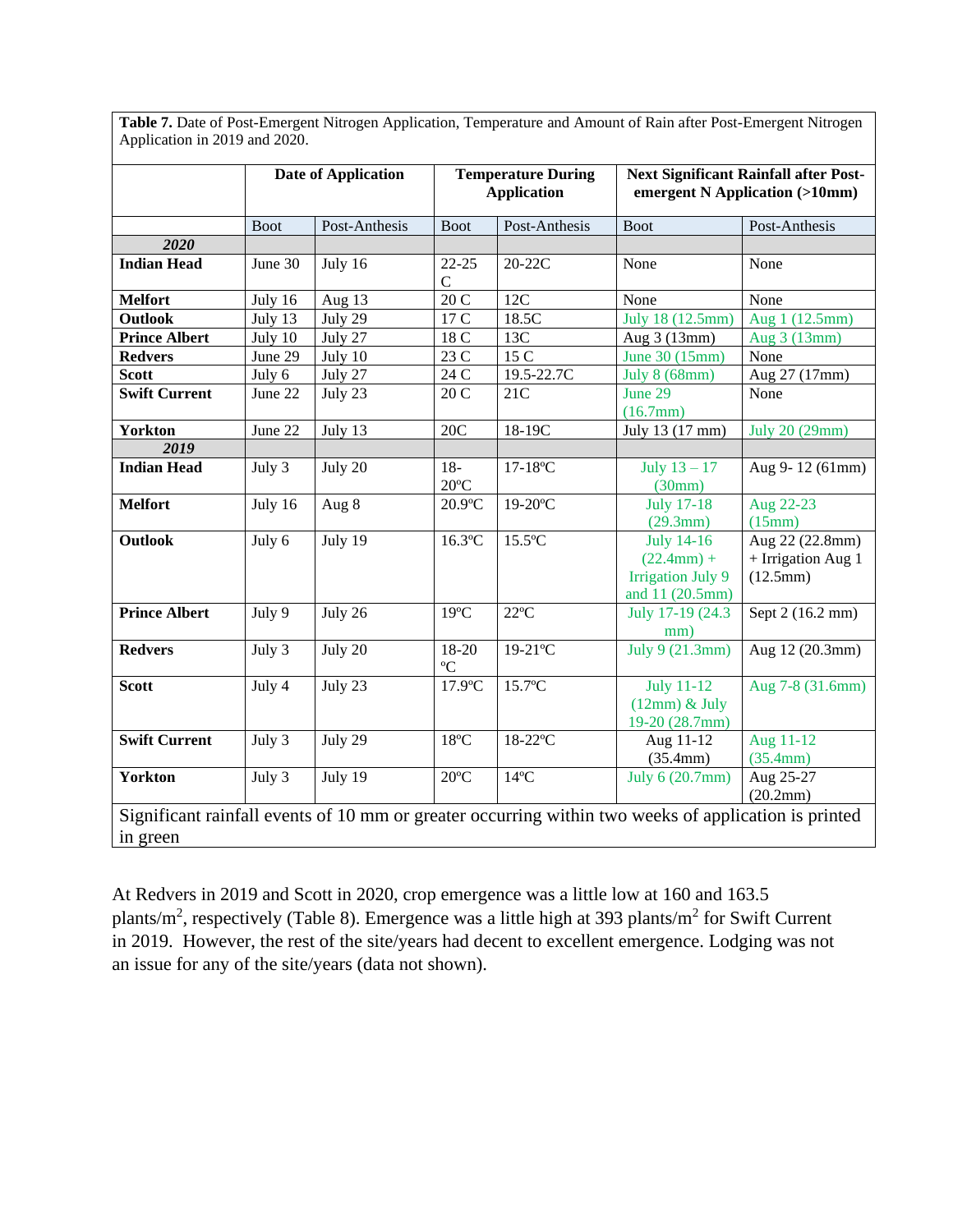| Table 8. Average Crop Emergence for all sites in 2019 and 2020 |                  |                                           |
|----------------------------------------------------------------|------------------|-------------------------------------------|
|                                                                | <b>Emergence</b> |                                           |
|                                                                |                  | --Plants/m <sup>2</sup> ----------------- |
| <b>Site</b>                                                    | 2020             | 2019                                      |
| <b>ECRF-Yorkton</b>                                            | 291.3            | 254.5                                     |
| <b>SERF-Redvers</b>                                            | 203.2            | 160.0                                     |
| <b>IHARF-Indian Head</b>                                       | 252.0            | 214.7                                     |
| <b>WCA-Swift Current</b>                                       | 321.6            | 393.0                                     |
| <b>WARC-Scott</b>                                              | 163.5            | 232.0                                     |
| <b>ICDC-Outlook</b>                                            | 191.7            | N/A                                       |
| <b>CLC-Prince Albert</b>                                       | 263.8            | 236.1                                     |
| NARF-Melfort                                                   | 221.6            | 186.9                                     |

Figure 1 shows the average flag leaf burn ratings for treatments 3 to 9 averaged over 10 site/years. Flag leaf burn data from Scott in 2019-2020, Swift Current in 2019-2020, Melfort in 2019 and Yorkton in 2020 were omitted from this combined analysis for a variety of reasons including the use of a different rating system at Scott and no blind ratings for treatments 3-4 at the other sites (refer to note 1 in appendix for further explanation). However, flag leaf burn ratings were recorded at all sites and the individual site/year data are in Tables 10 and 11 of the appendix.

From the combined analysis, all post-anthesis applications of UAN and dissolved urea (trts 5-9), whether dribble banded or broadcast sprayed, significantly increased flag leaf burn relative to dribble banded UAN (15.7 or 28% N) at the boot stage (trts 3-4) (Figure 1). This supports past study by Guy Lafond who also observed less flag leaf burn from boot stage applications of UAN compared to applications made post-anthesis.

Post-anthesis applications of nitrogen caused the most flag leaf burn when UAN (15.7% N) was broadcast sprayed (trt 8) compared to dribble banded. Broadcast spraying caused more leaf burn due to greater foliar coverage compared to dribbling banding. Diluting UAN from 28% to 15.7% N had no effect on flag leaf burn when dribble banding (trt 8 vs 5 and 6) (Figure 1). In other words, diluting UAN was not necessary to further reduce flag leaf burn from dribble banded applications. Unlike UAN, dribble banding dissolved urea did not reduce flag leaf burn relative to broadcast spraying (trt 7 vs 9). However, the level of flag leaf burn resulting from broadcast applications of dissolved urea was already much lower compared to broadcast UAN, leaving relatively less potential to further improve crop safety by dribble banding. While less leaf burn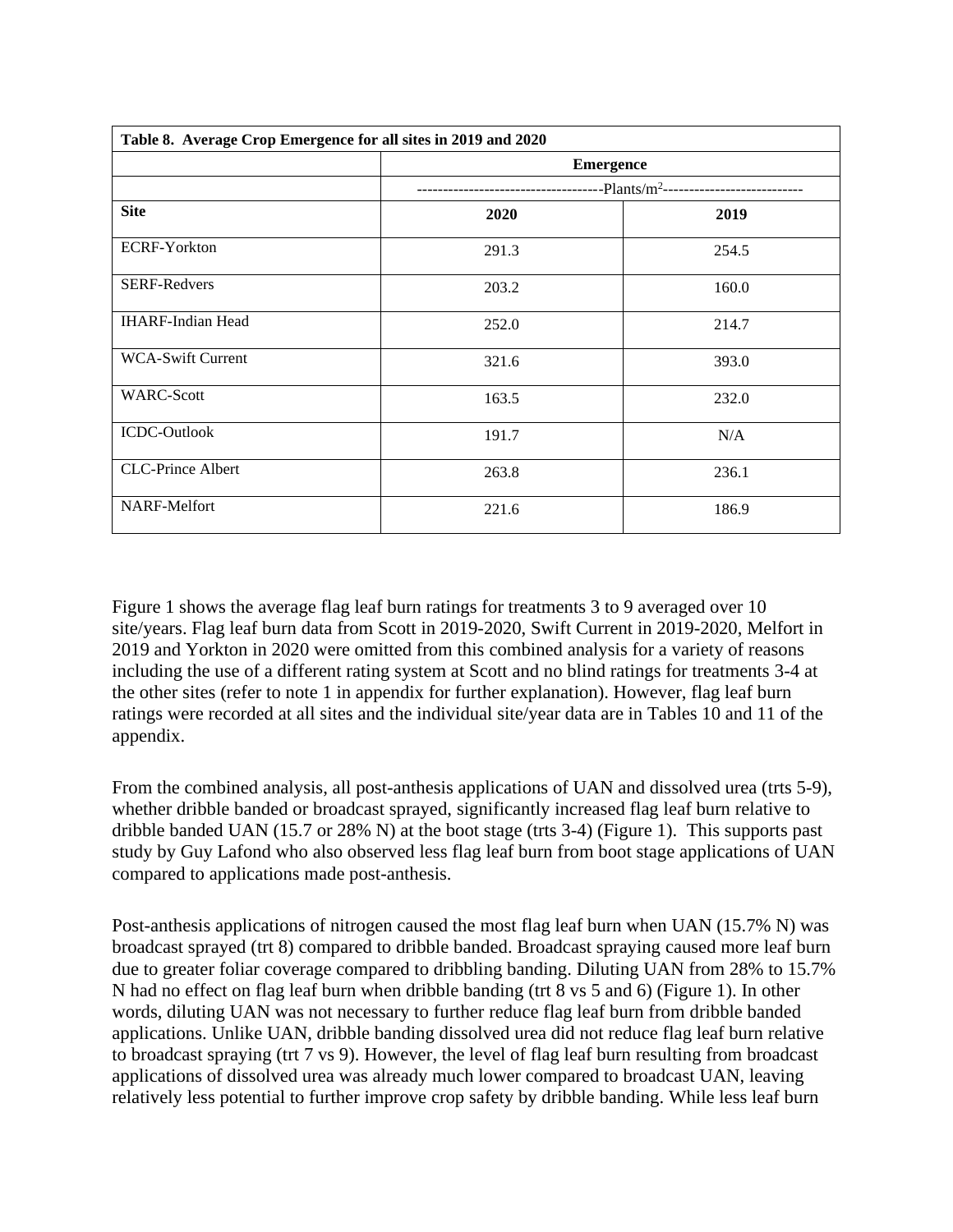with dissolved urea in this study is supported by past research, it should be noted that the dissolved urea was only applied at 25 lb N/ac and not 30 lb N/ac to match UAN applications as intended. This was due to a calculation error described in Note 2 of the appendix.

There was a significant site/year by treatment interaction (p<0.00001) for the flag leaf burn data (Table 9), meaning not all sites within the combined data reported the same relative treatment effects. While the vast majority of sites rated flag leaf burn to be lower for boot stage applications, differences between post-anthesis applications were less consistent. An exception to the general trend between post-anthesis applications occurred at Outlook in 2019. Dribble banded dissolved urea caused significantly more leaf burn than dribble banded UAN instead of less (Tables 10 and 11 in the appendix). However, this occurrence was likely an anomaly, because in the same year and at the same site (Outlook, 2019), broadcast sprayed dissolved urea caused significantly less leaf burn than broadcast sprayed UAN. While there was variability between sites, the overall trend was for more flag leaf burn with foliar broadcast sprays and for less damage with dissolved urea.

|                                       | <b>Table 9.</b> Significance of F-values |                   |           |                              |           |                                 |           |  |
|---------------------------------------|------------------------------------------|-------------------|-----------|------------------------------|-----------|---------------------------------|-----------|--|
|                                       | 10 sites                                 | All 16 site/years |           | Top 8 yielding<br>site/years |           | Bottom 8 yielding<br>site/years |           |  |
|                                       | Flag<br><b>burn</b>                      | Yield             | Protein   | Yield                        | Protein   | Yield                           | Protein   |  |
| Site/year<br>$\left( \text{S}\right)$ | < 0.00001                                | < 0.00001         | < 0.00001 | < 0.00001                    | < 0.00001 | < 0.00001                       | < 0.00001 |  |
| Treatment<br>(T)                      | < 0.00001                                | < 0.00001         | < 0.00001 | 0.0017                       | < 0.00001 | 0.013                           | < 0.00001 |  |
| S by T                                | < 0.00001                                | 0.38              | < 0.00001 | 0.33                         | < 0.00001 | 0.37                            | < 0.00001 |  |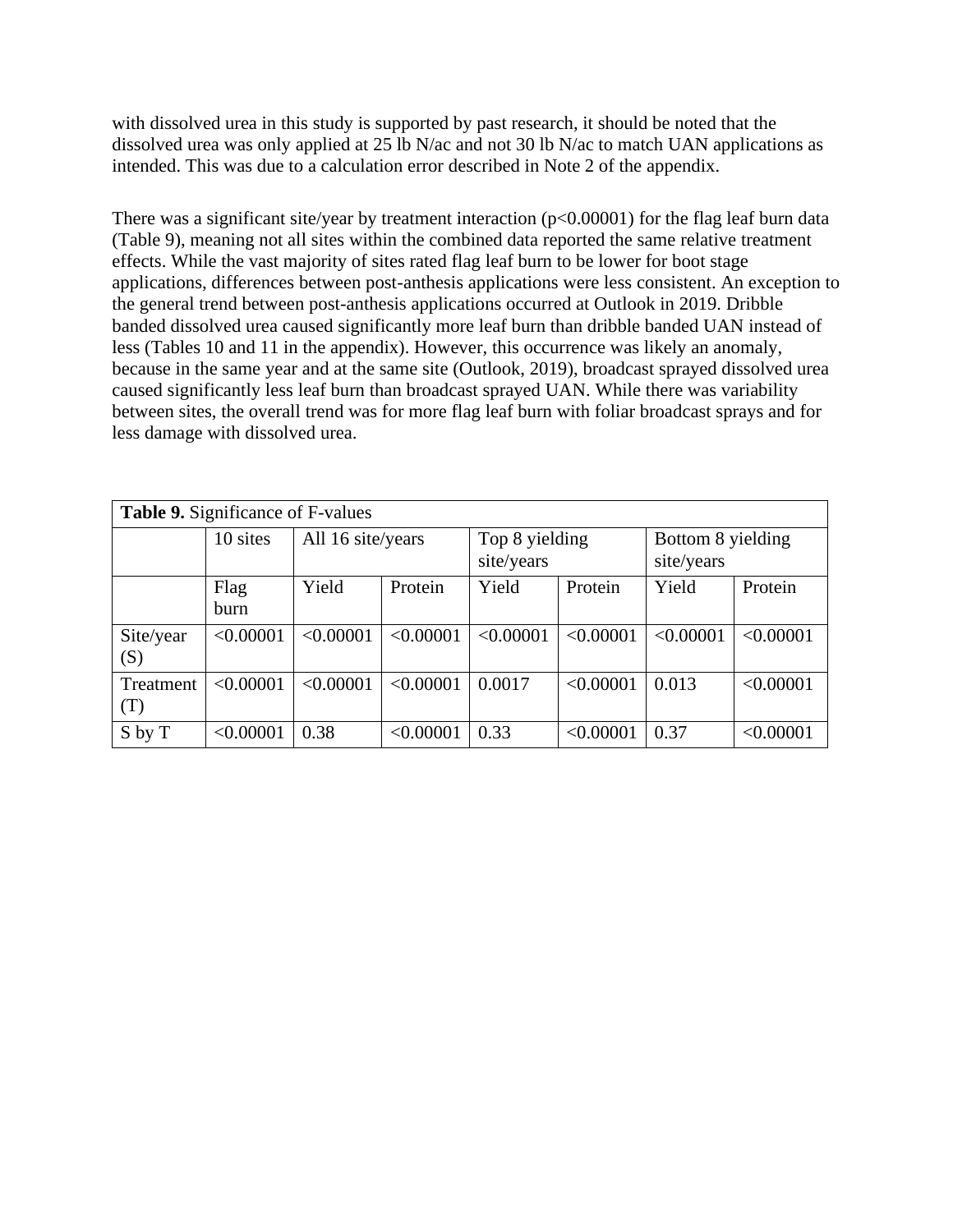

While there was no significant site/year by treatment interaction for the yield data, there was for the grain protein data (Table 9). Treatments receiving the best combination of yield and grain protein did differ somewhat between locations (Tables 12-15 in appendix), and these differences will be discussed. However, the data will first be discussed averaged over site/year as combining the data smooths out variations and provides results that make the most intuitive sense.

When averaged across all 16 site/years, a number of trends emerged. Sites were responsive to added N. Increasing the rate of side-banded urea from 70 to 100 lb N/ac significantly increased yield from 4261 to 4476 kg/ha (63.4 to 66.6 bu/ac) and significantly increased grain protein from 13.3 to 13.8%, respectively (Figure 2). Split applications of N (trts 5-9) resulted in higher grain protein, but lower yield compared to just side-banding all the N at seeding (trt 2). Post anthesis split N applications showed much larger increases in grain protein and decreases in yield than boot stage split N applications. For example, dribble banding UAN (28% N) post-anthesis at 30 lb N/ac to a base rate of 70 lb N/ac (trt 6) significantly increased grain protein by 0.32% but significantly decreased yield by 322 kg/ha (4.8 bu/ac), compared to the side-banded check of 100 lb N/ac (trt 2). In contrast, dribble banding UAN (28% N) earlier at the boot stage (trt 4), resulted in a more modest grain protein increase of 0.15% but with a relatively lower yield loss of only 55 kg/ha (0.8 bu/ac). The grain yield and protein differences between boot stage and post-anthesis applications may be related to differences in flag leaf burn. Dribble banding UAN post-anthesis caused more flag leaf damage than to the boot stage timing (Figure 1), which may have reduced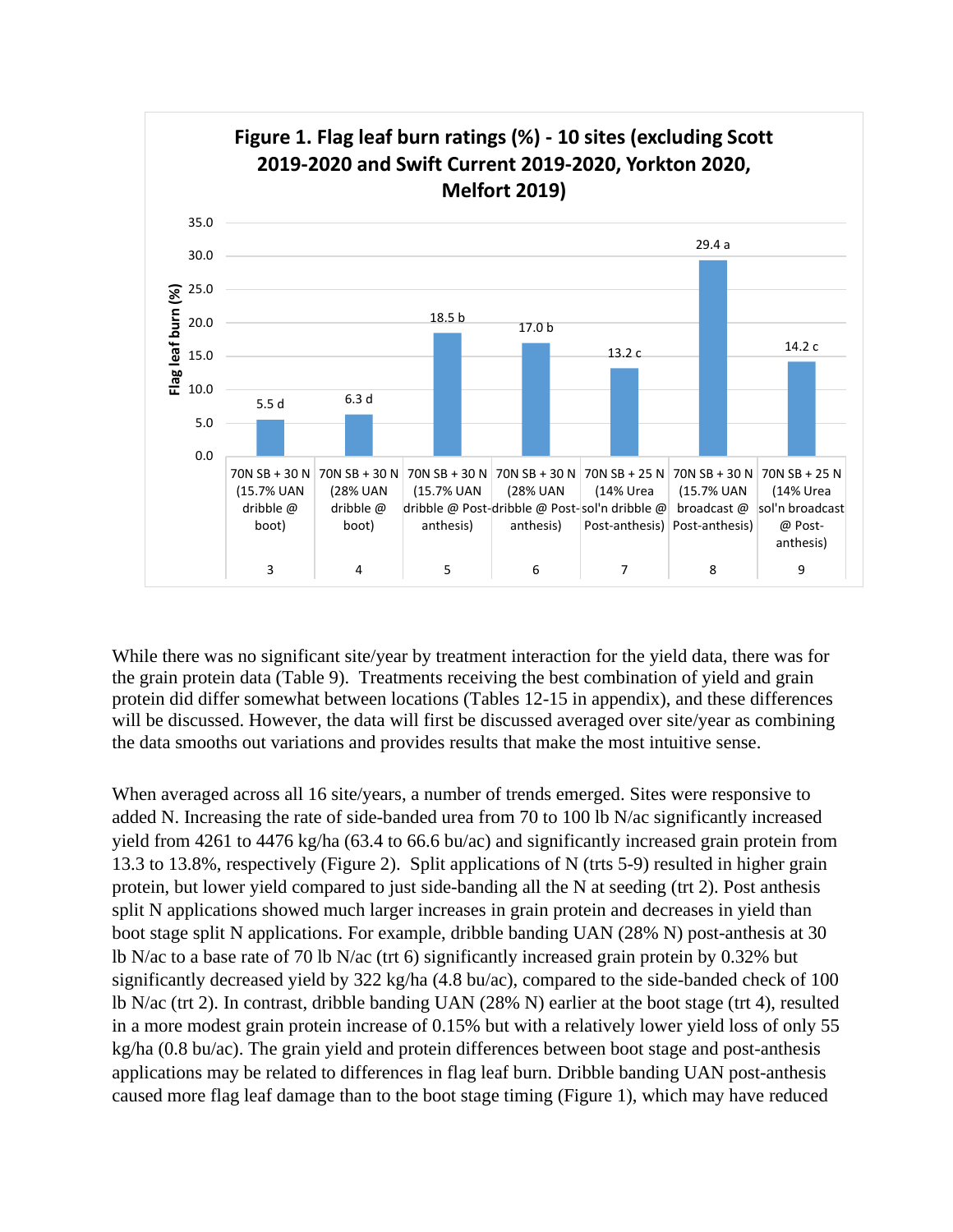yield and in turn, increased grain protein (Figure 2). However, it is also possible that more of the N from the boot stage application favored yield over protein because it was earlier than the postanthesis application. Overall, using dissolved urea post-anthesis tended to result in smaller grain protein increases (0.1%) than UAN. This was likely the result of applying a little less N with dissolved urea (ie: 25 vs 30 lb N/ac).

Producers are more likely to try and increase grain protein with split applications of N when the yield potential of their crop is high and grain protein level is low. To test the benefit of this approach, the trial data was divided into the top 8 and bottom 8 yielding site/years and was then analyzed again separately. The top 8 yielding site/years combined were Prince Albert 2020, Indian Head 2020, Melfort 2019-2020, Scott 2020, Outlook 2019, Redvers 2019 and Yorkton 2019 (Figure 3). The bottom 8 yielding site/years combined were Yorkton 2020, Outlook 2020, Redvers 2020, Swift Current 2019-2020, Prince Albert 2019, Indian Head 2019 and Scott 2019 (Figure 4). While background soil N did differ substantially between site/years, average levels were relatively similar between the top and bottom 8 site/years at 50.5 lb N/ac and 61 lb N/ac in the top 24 inches of soil, respectively (Table 6).

On average, the top yielding site/years produced 5242 kg/ha (78 bu/ac) of wheat at 12.9% grain protein (Figure 3) and the bottom yielding site/years produced 3399 kg/ha (51 bu/ac) of wheat at 14.6% grain protein (Figure 4). The higher level of protein with the lower yielding sites makes sense as environmental conditions that reduce yield potential (ie: moisture stress) tend to result in elevated grain protein. This is one reason why producers are generally less interested in increasing grain protein when the yield potential of their crop looks to be below average.

The general yield and protein response to treatment between the top and bottom site/years was remarkably similar (Figures 3 and 4) and followed a similar pattern to the combined data (Figure 2). Increasing the rate of side-banded N from 70 to 100 lb/ac increased yield and grain protein by 178 kg/ha and 0.4% for the top sites and by 253 kg/ha and 0.5% for the bottom sites, respectively. For top and bottom yielding sites, split applications of N tended to increase grain protein but also reduced yield compared to applying all the N at seeding (trt 2). Again, this was particularly evident for post-anthesis applications and to a lesser extent when applying at the boot stage. On average, split applications of N at the boot stage and post-anthesis raised grain protein by 0.22 and 0.24% for the top sites and by 0.26 and 0.33% for the bottom sites, respectively. The greater protein increase with bottom yielding sites likely occurred because there was less yield potential to dilute protein increases. However, few of these split applications proved economic because of the yield loss associated with gaining higher protein and the added cost of split application.

The economics for each treatment when considering the bottom 8 yielding sites, the top 8 yielding sites and all sites combined are found in tables 16-18. Each table assumes a base price of \$5.84 per bushel of grain at 12.5% protein with a protein premium or discount of \$0.6/%/bu and an N cost of \$0.5/lb, regardless of product used. In addition, an extra cost of \$5/ac is assigned to all split applications. The last column of each table shows the gross returns minus the variable costs of N and split applications so that a fair comparison of economic returns can be made between treatments. Treatment #2 where all the N is side-banded at seeding at 100 lb N/ac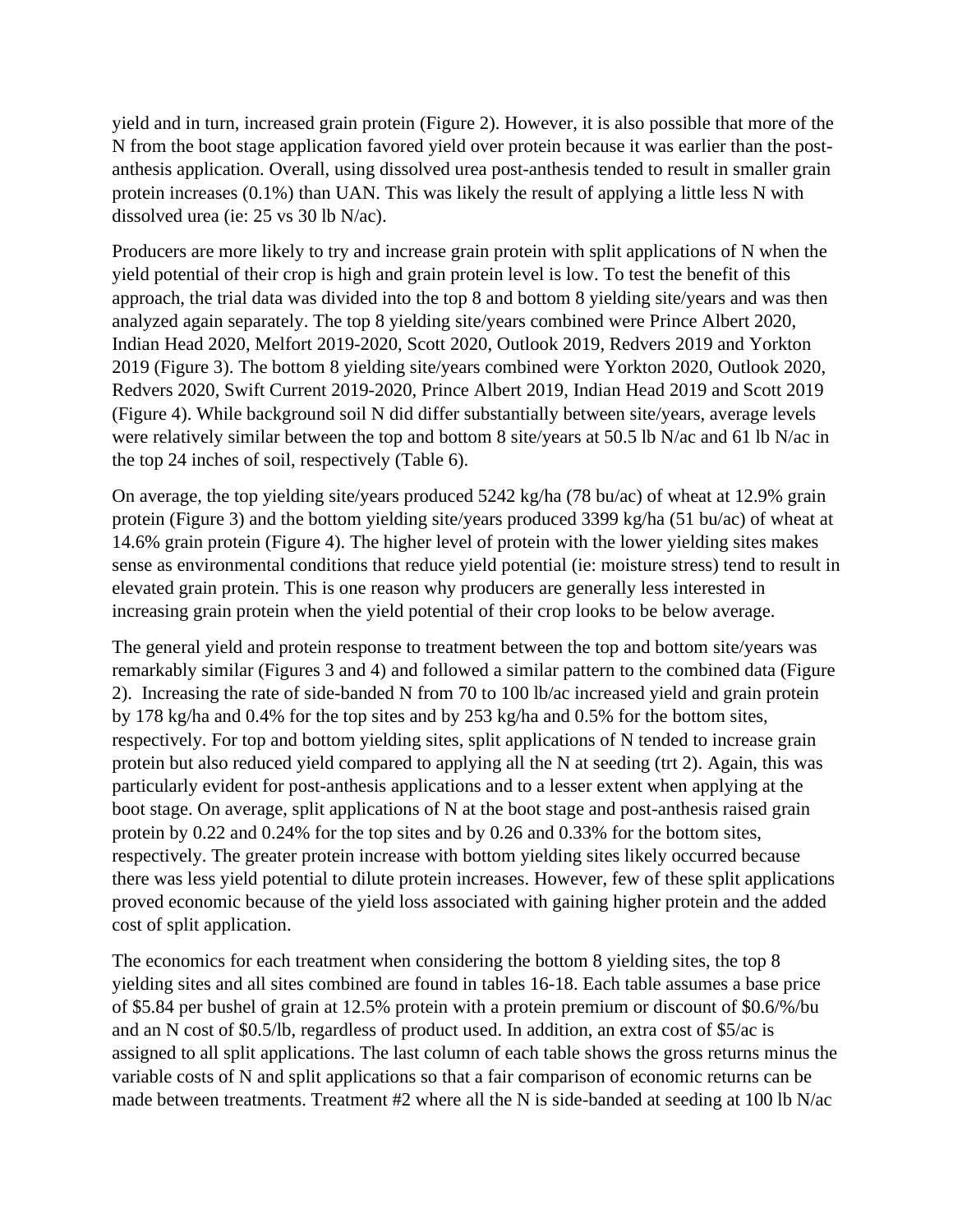is the check for comparison. Only treatment 4 from the top yielding site/years combination generated a little more income (Table 18). All other comparisons generated less income. It would appear split applications are not economical on average. However, as mentioned at the beginning of the discussion, there is a significant site/year by treatment interaction for the grain protein data, which has an impact on economics.

Tables 19 and 20 list the gross returns minus the variable costs of N and split application for each site/year. Eight of the site/years (Indian Head 2019-2020, Redvers 2020, Yorkton 2019, Scott 2019-2020 and Melfort 2019-2020) followed the general trend where no split application of N provided greater economic returns compared to just side-banding all the N down at seeding (trt 2). Of the remaining 8 trials, where at least one of the split application treatments provided greater economic returns, these returns were extremely slim at Yorkton 2020 and only one treatment provided greater returns at Swift Current 2020. At Swift Current 2019, Redvers 2019 and Prince Albert 2020, split applications appeared more economical because the 100 lb N/ac side-banded check was either inexplicably low yielding or had low grain protein even relative to the 70 lb N/ac side-banded check. At Prince Albert in 2019, a few of the split applications were more economical, mostly due to the relatively large and unexpected yield increases as grain protein actually decreased by 0.12% on average. However, these yield increases were not statistically significant. The only site where there was some compelling evidence for an economic benefit from split applications of N was at the irrigation site near Outlook. In 2019, a few split applications of N were more economical than the 100 lb N/ac side-banded check (trt 2) due to increases in grain protein averaging 0.44%. In 2020, all but one split application of N provided greater economic returns that the check (trt 2) due to large and often significant increases in grain protein averaging 1.36%. The reason for the relatively larger protein responses to split applied N at Outlook may be related to better infiltration of N into the root system under irrigation; however, this is just speculation.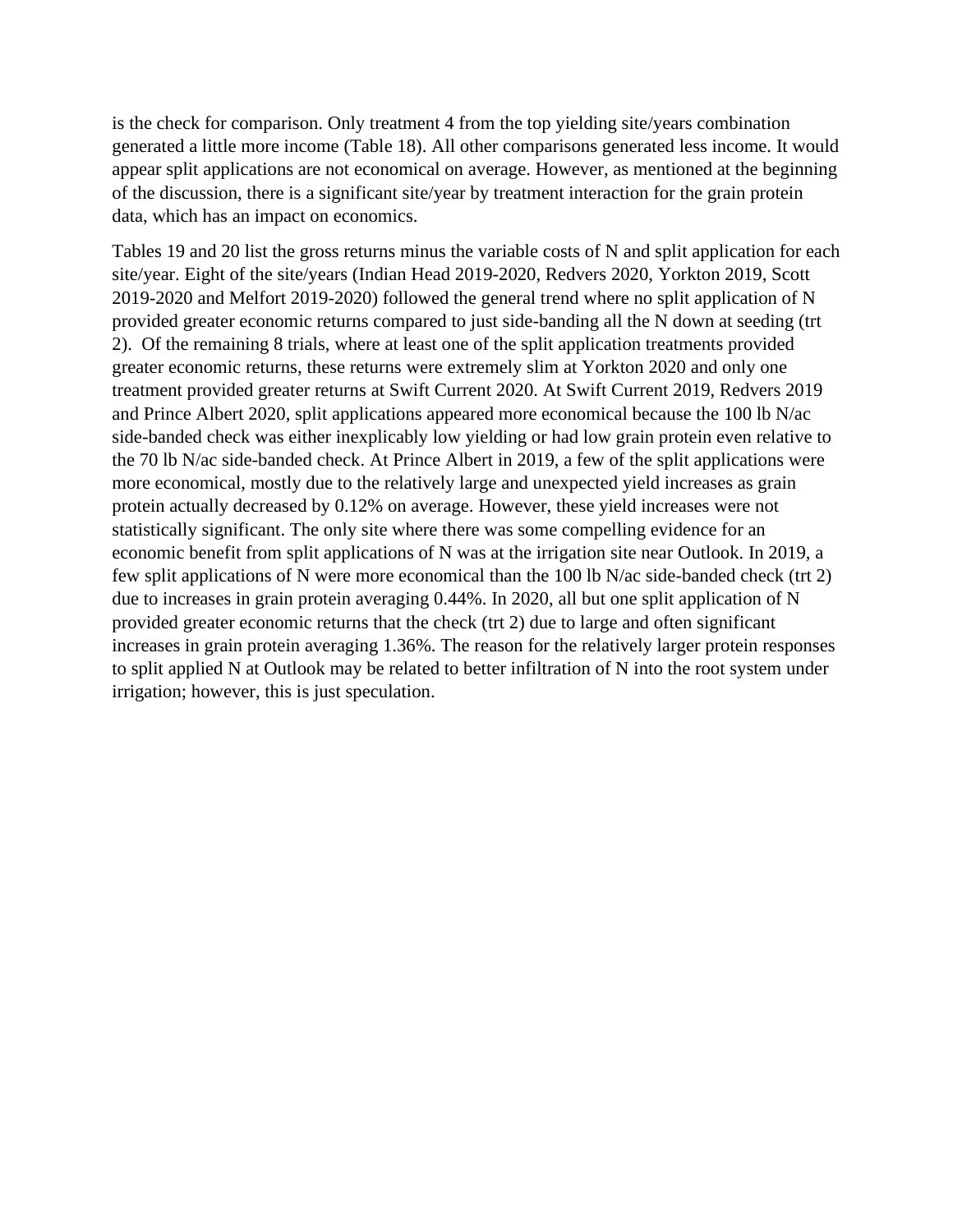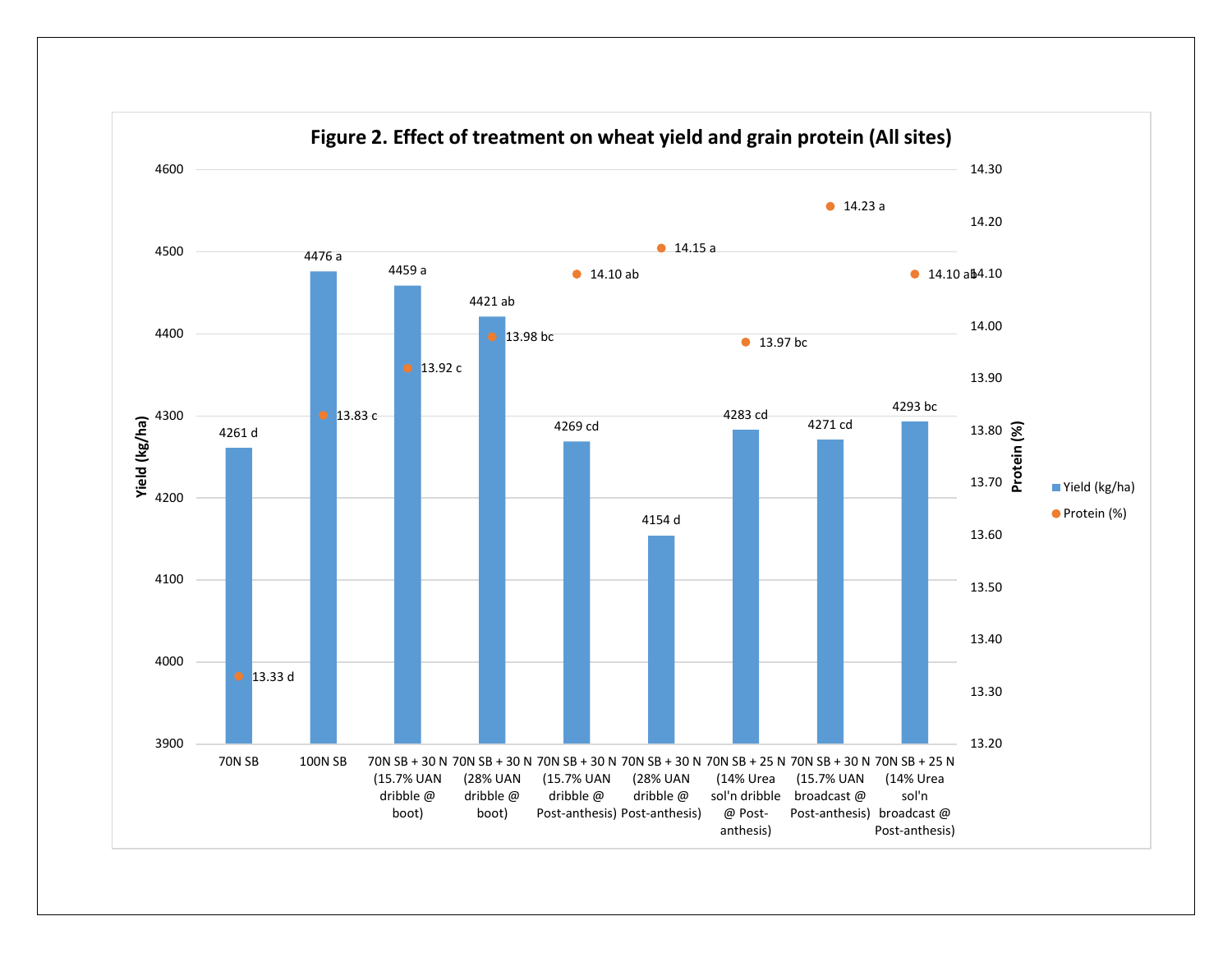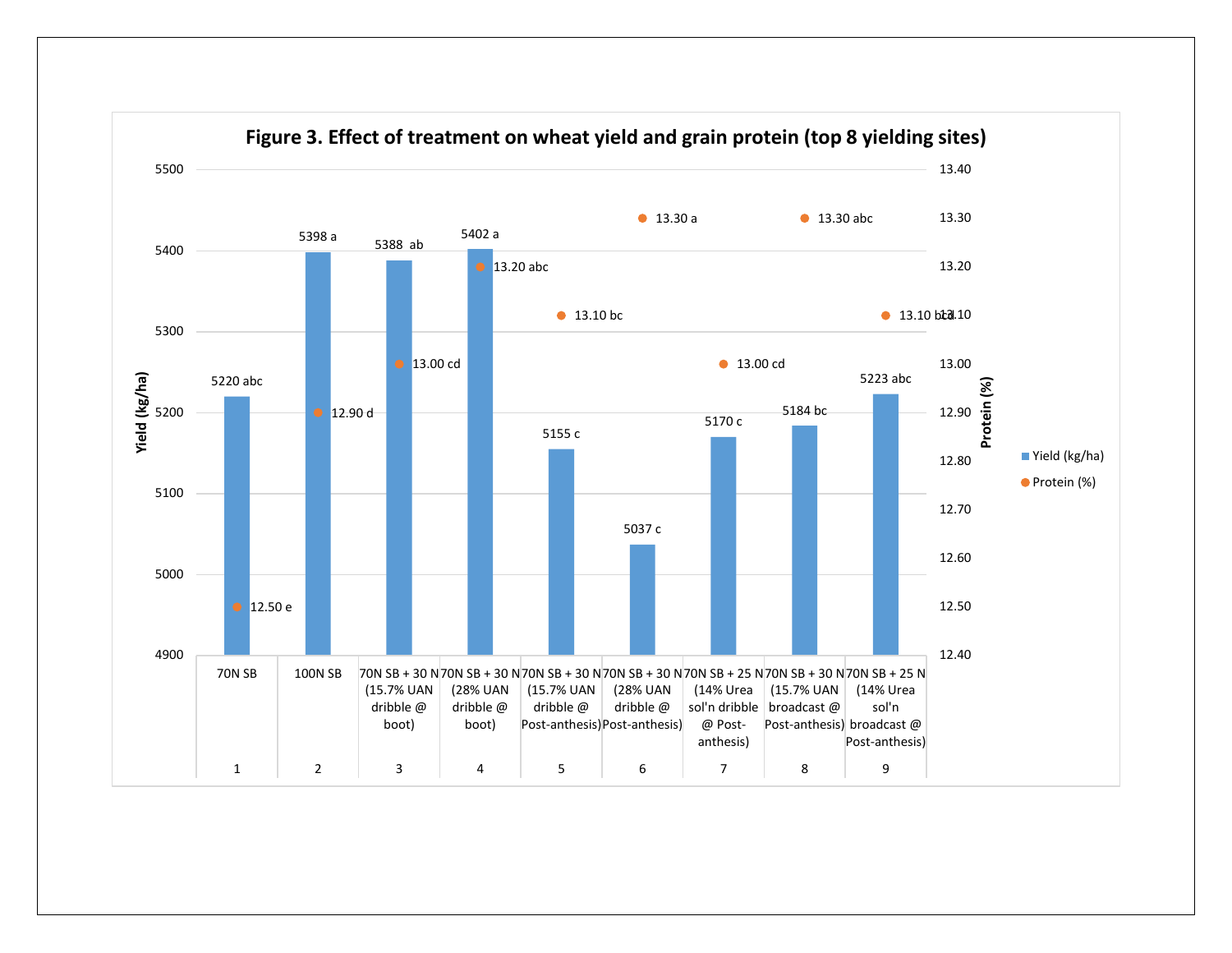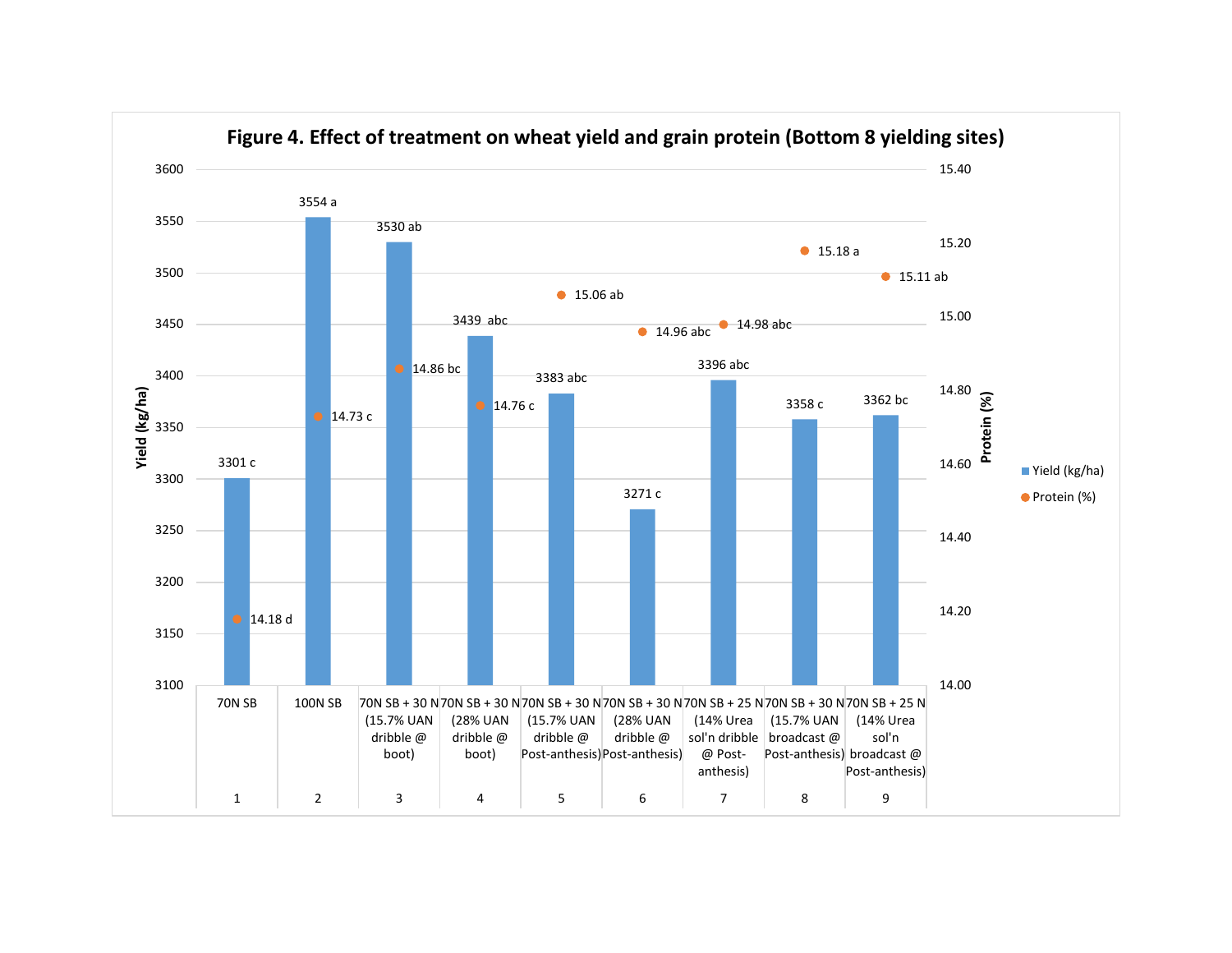#### **10. Conclusions and Recommendations**

Many of the concepts this study set out to demonstrate were accomplished when analyzing the data combined over site/years. As supported by past research, dribble banding UAN earlier at the boot stage caused less flag leaf burn than applications post-anthesis. Post-anthesis applications of UAN also caused less flag leaf burn when dribble banded compared to broadcast sprayed. This was true whether concentrated (28% N) or diluted (15.7% N) UAN was dribble banded. In other words, there is no reason to dilute the UAN when dribble banding. This is intuitive as dribble band applications should provide less leaf coverage and greater safety compared to broadcast spraying. It would not be unreasonable to infer that this might also be the case for dissolved urea. However, there were no significant differences in flag leaf burn between dribble banded and broadcast applications when using dissolved urea. The lack of a difference can be attributed to already low levels of flag leaf burn with a broadcast application of dissolved urea compared to broadcast UAN. While dissolved urea has also caused less flag leaf burn in past research, the dissolved urea in this study was erroneously applied at only 25 lb N/ac instead of 30 lb N/ac to match the UAN rate. Still, the difference in flag leaf burn between broadcast UAN and dissolved urea was quite large, suggesting the difference could be attributed to more than just a 5 lb N/ac difference. Application strategies, which reduced flag leaf burn, did not usually produce a yield/protein response that maximized economic returns as anticipated, even when a healthy grain protein premium of \$0.6/%/bu was considered. On average, split applications of N at the boot or post-anthesis stage raised grain protein by 0.22 and 0.24% for the top sites and by 0.26 and 0.33% for the bottom sites, respectively. But this was not enough to compensate for the associated yield losses and extra cost of the split application. Overall, it was more economical to side-band all 100 lb N/ac at seeding rather than side-band 70 lb N/ac and split apply 30 lb N/ac in the case for UAN or 25 lb N/ac in the case for dissolved urea. This held true when considering the 8 lowest yielding sites together and the 8 top yielding sites together. In other words, the benefit of split applications were not more economical for a high yielding crop compared to a low yield crop as producers would anticipate. However, this conclusion was made using the same protein spread for the low and high yielding scenarios, and in reality, protein spreads are likely to be higher when the region has a bumper crop with low protein and high protein wheat is in short supply. There were a few cases where split applications of nitrogen to raise grain protein were economical. The strongest cases occurred at Outlook where grain protein responded well to a number of the split applications of N, resulting in substantial economic gains. Outlook is an irrigation site, and applications of late season N may have leached more successfully into the root zone. However, this is speculation. Overall, there was little evidence to support the economic use of split nitrogen to increase grain protein. This practice should be considered more of a rescue treatment for under fertilized wheat rather than a planned practice.

## **Supporting Information**

#### **1. Acknowledgements:**

This project was funded through the Saskatchewan Wheat Development Commission.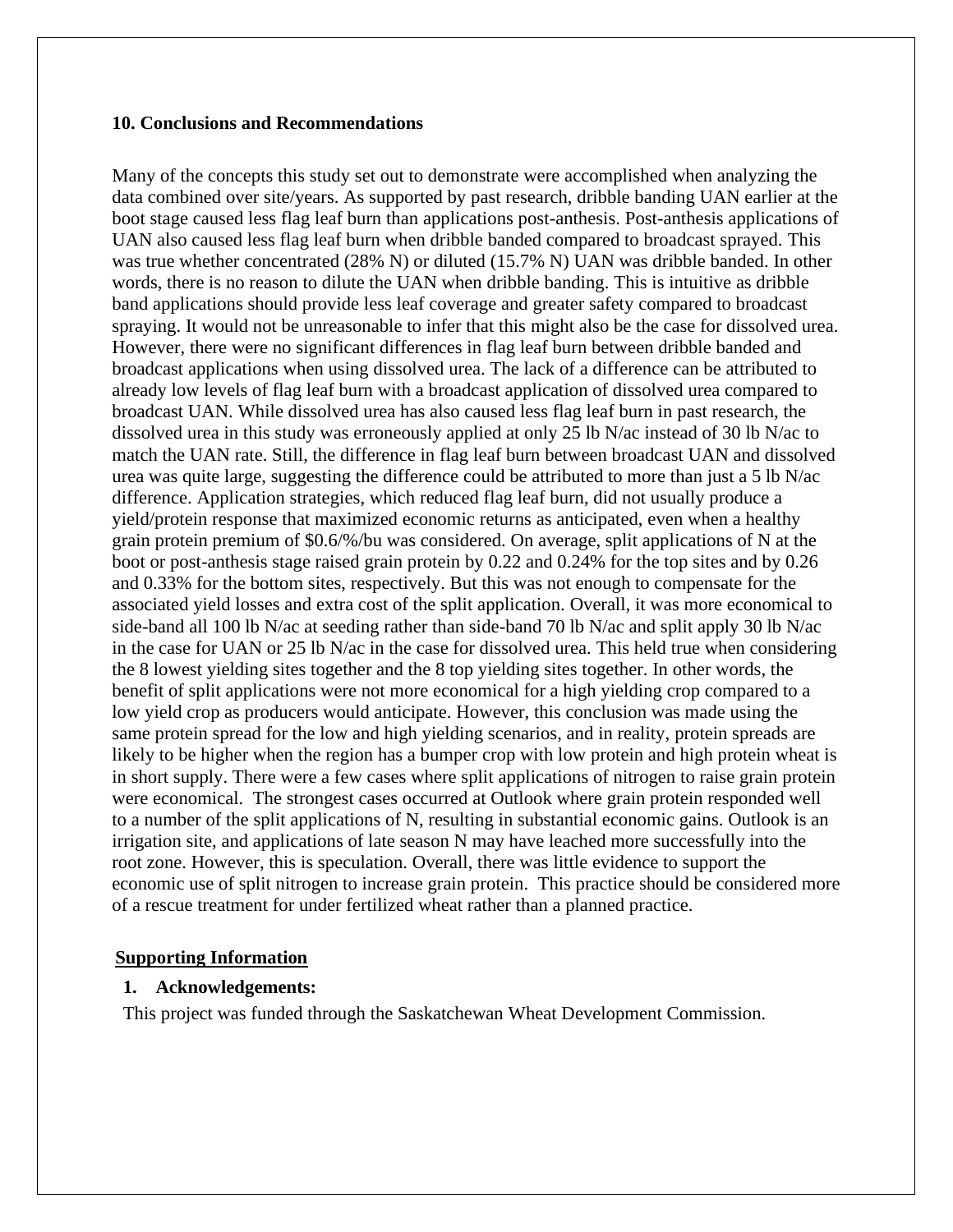# **2. Appendices**

## **Note 1. Explanation of site removal from the combined flag leaf burn analysis**

Sites that rated all reps of treatments 3-4 as zero have been removed from the combined analysis. This should not have been done as fertilizer flag leaf burn ratings are really an assessment of actual fertilizer burn plus other causes of leaf senescence. Assuming no damage on treatments 3- 4 is not correct. Assuming treatments 1-2 are zero is also problematic as it makes fertilizer burn appear worse for the remaining treatments. When the whole trial is rated blindly, the ratings for treatments 1-2 is an indication of damage resulting from abiotic and biotic factors other than fertilizer burn and the difference between the other treatments and treatments 1-2 is a measure of fertilizer burn.

## **Note 2. Explanation of N rate calculation error for dissolved urea**

All late season applications of N were intended to be applied at 30 lb N/ac. All UAN treatments were applied at 30 lb N/ac but the dissolved urea treatments (# 7 and 9) were applied at 24.8 lb N/ac due to a calculation error. The concentration of N in liquid fertilizer is express as percent based on weight. UAN has 2.98 lb N/US gallon and a US gallon of UAN weighs 10.63 lbs. Thus UAN is 28 percent N by weight (2.98 lb N/10.63 lb/ US gal of UAN  $*$  100% =28% N). Mistakenly, it was thought cutting UAN in half with water would decreased the UAN to 14% N. This is not correct as the added water in the 50/50 UAN to water mixture only weighs 8.34 lb/US gal compared to the 10.63 lb/ US gal of UAN. Thus cutting UAN in half with water creates 15.7% N on a weight basis and not 14% (2.98 lb N/(10.63 lb of UAN +8.34 lb of water)\*100% = 15.7% N).

A 14% N solution of dissolved urea was successfully created by dissolving 3.66 lb urea per US gal of water (3.66 lb urea \*0.46 lbN/lb urea/(3.66 lb urea + 8.34 lb water)\*100% = 14% N. It was erroneously thought applying the same volumes of what was thought to be 14%N UAN and 14% N dissolved urea would supply the same amount of actual N /ac. This would not have been correct even if both solutions were 14% N because the densities of two solutions were not same and % N is based on weight basis. Through experimentation it was discovered that adding 3.66 lb of urea to 1 US gallon resulted in 1.35 US gallons of solution. Thus every US gal of solution contained 1.24 lb N/US gal (1.68 lb N/1.35 US gal).

While applying 20 US gal/ac of 15.7% N UAN or 10 US gal/ac of 28% N UAN did supply 30 lb N/ac, applying 20 US gal/ac of 14% N dissolved urea only supplied 24.8 lb N/ac (20 US gal  $*$ 1.24 lb N/US gal) and not 30 lb N/ac as intended.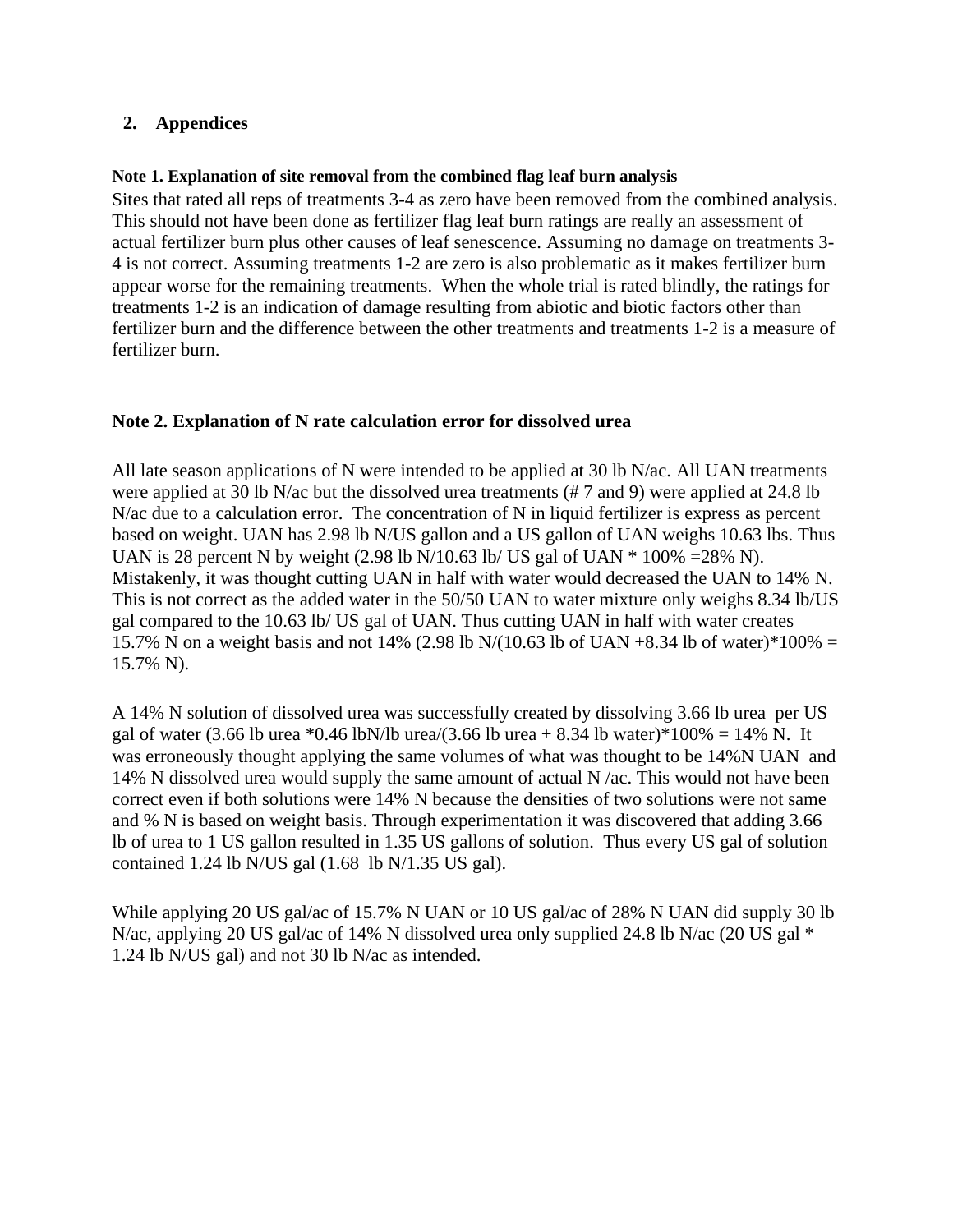|                                                                                                                 |                   |                  |                   | <b>Flag Leaf Burn</b> |                     |              |           |                |
|-----------------------------------------------------------------------------------------------------------------|-------------------|------------------|-------------------|-----------------------|---------------------|--------------|-----------|----------------|
|                                                                                                                 | I.H.              | <b>Melfort</b>   | Outlook           | P.A.                  | <b>Redvers</b>      | <b>Scott</b> | S.C.      | <b>Yorkton</b> |
|                                                                                                                 |                   |                  |                   |                       |                     |              |           |                |
| 70 lb N/ac side-banded<br>1.                                                                                    | 1.1c              | <b>NA</b>        | 7.4 c             | <b>NA</b>             | <b>NA</b>           | <b>NA</b>    | <b>NA</b> | 20.2a          |
| 100 lb N/ac side-banded<br>2.                                                                                   | 0.8c              | <b>NA</b>        | 3.8c              | NA                    | NA                  | NA           | <b>NA</b> | 19.9 a         |
| 70 lb N/ac side-banded $+$ 30 lb N/ac of 15.7% UAN dribble<br>3.<br>banded @ boot                               | 2.0c              | 2.5c             | 4.5 c             | 2.4c                  | 1.1c                | NA           | <b>NA</b> | NA             |
| 70 lb N/ac side-banded $+$ 30 lb N/ac of 28% UAN dribble<br>4.<br>banded @ boot                                 | 2.6c              | 4.9 <sub>b</sub> | 4.0c              | 1.8c                  | 4.4 bc              | <b>NA</b>    | <b>NA</b> | <b>NA</b>      |
| 70 lb N/ac side-banded $+$ 30 lb N/ac of 15.7% UAN dribble<br>5 <sub>1</sub><br>banded @ post-anthesis          | 11.8 <sub>b</sub> | 15.5a            | 6.4c              | 27.6a                 | 4.3 <sub>b</sub>    | <b>NA</b>    | 11.7<br>a | 21.4a          |
| 70 lb N/ac side-banded $+$ 30 lb N/ac of 28% UAN dribble<br>6.<br>banded @ post-anthesis                        | 12.1 <sub>b</sub> | 14.0 a           | 7.4c              | 22.6a                 | 5.5 <sub>b</sub>    | <b>NA</b>    | 4.5a      | 23.6a          |
| 70 lb N/ac side-banded $+ 25^1$ lb N/ac of 14% Dissolved Urea<br>7.<br>dribble banded @ post-anthesis           | 4.2 c             | 14.3 a           | 5.4 c             | 13.1 <sub>b</sub>     | 10.5 <sub>b</sub>   | <b>NA</b>    | 6.8a      | 20.4a          |
| 70 lb N/ac side-banded $+$ 30 lb N/ac of 15.7% UAN<br>8.<br>broadcast foliar sprayed @ post-anthesis            | 23.3 a            | 17.1a            | 56.0 a            | 25.3a                 | 25.3a               | NA           | 8.1 a     | 21.5a          |
| 70 lb N/ac side-banded $+ 25^1$ lb N/ac of 14% Dissolved Urea<br>9.<br>broadcast foliar sprayed @ post-anthesis | 4.5c              | 16.2a            | 42.0 <sub>b</sub> | $6.4$ bc              | $\overline{10.5}$ b | <b>NA</b>    | 6.5a      | 16.7a          |
| P-values                                                                                                        | < 0.00001         | < 0.0000         | < 0.00001         | < 0.00<br>001         | 0.000011            | NA           | <b>NS</b> | <b>NS</b>      |
| L.S.D.                                                                                                          | 4.8               | 4.3              | 6.5               | 7.24                  | 6.5                 | NA           | <b>NS</b> | $_{\rm NS}$    |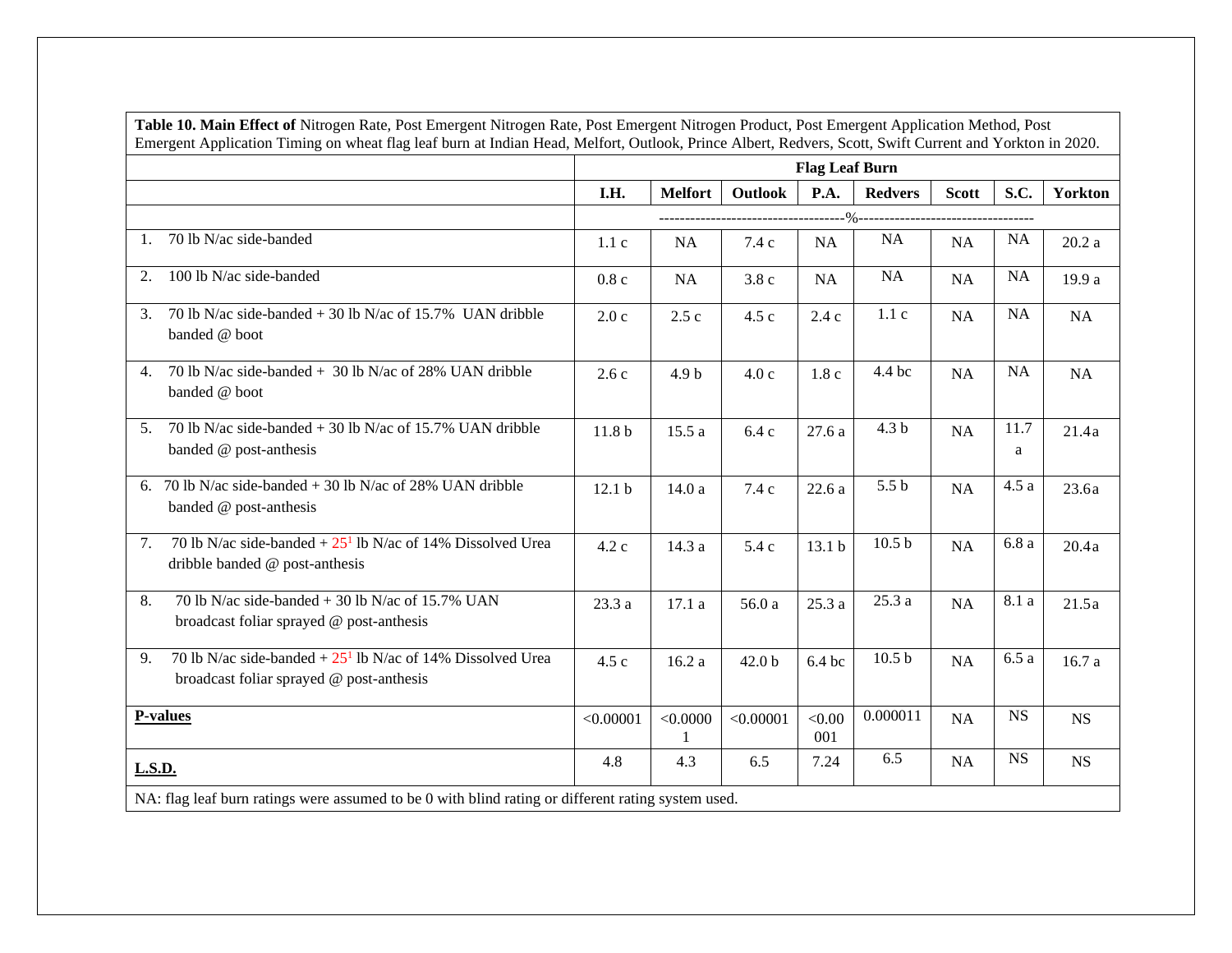| Table 11. Main Effect of Nitrogen Rate, Post Emergent Nitrogen Rate, Post Emergent Nitrogen Product, Post Emergent Application Method, Post<br>Emergent Application Timing on wheat flag leaf burn at Indian Head, Melfort, Outlook, Prince Albert, Redvers, Scott, Swift Current and Yorkton in 2019. |           |                |                   |                       |                   |              |             |                   |
|--------------------------------------------------------------------------------------------------------------------------------------------------------------------------------------------------------------------------------------------------------------------------------------------------------|-----------|----------------|-------------------|-----------------------|-------------------|--------------|-------------|-------------------|
|                                                                                                                                                                                                                                                                                                        |           |                |                   | <b>Flag Leaf Burn</b> |                   |              |             |                   |
|                                                                                                                                                                                                                                                                                                        | I.H.      | <b>Melfort</b> | Outlook           | P.A.                  | <b>Redvers</b>    | <b>Scott</b> | <b>S.C.</b> | Yorkton           |
|                                                                                                                                                                                                                                                                                                        |           |                |                   |                       |                   |              |             |                   |
| 70 lb N/ac side-banded<br>1.                                                                                                                                                                                                                                                                           | <b>NA</b> | <b>NA</b>      | 0.5c              | <b>NA</b>             | 28.5 <sub>b</sub> | <b>NA</b>    | <b>NA</b>   | 4.1c              |
| 100 lb N/ac side-banded<br>2.                                                                                                                                                                                                                                                                          | <b>NA</b> | <b>NA</b>      | 0.4c              | NA                    | 29.8 <sub>b</sub> | <b>NA</b>    | <b>NA</b>   | 3.4c              |
| 70 lb N/ac side-banded $+$ 30 lb N/ac of 15.7 % UAN dribble<br>3.<br>banded @ boot                                                                                                                                                                                                                     | 5.3 d     | NA             | 0.5c              | 11.3 ab               | 21.2 bc           | <b>NA</b>    | <b>NA</b>   | 4.8c              |
| 70 lb N/ac side-banded + 30 lb N/ac of 28% UAN dribble<br>4.<br>banded @ boot                                                                                                                                                                                                                          | 5.5 d     | <b>NA</b>      | 0.8c              | 13.3 ab               | 22.4 bc           | <b>NA</b>    | <b>NA</b>   | 3.0c              |
| 70 lb N/ac side-banded $+$ 30 lb N/ac of 15.7% UAN dribble<br>5 <sub>1</sub><br>banded @ post-anthesis                                                                                                                                                                                                 | 22.9 b    | 9.0a           | 1.8c              | 11.3 ab               | 48.1 a            | <b>NA</b>    | <b>NA</b>   | 35.1a             |
| 70 lb N/ac side-banded $+$ 30 lb N/ac of 28% UAN dribble<br>6.<br>banded @ post-anthesis                                                                                                                                                                                                               | 19.9 bc   | 11.5a          | 10.5 <sub>b</sub> | 11.7 ab               | 29.9 <sub>b</sub> | <b>NA</b>    | <b>NA</b>   | 36.4 a            |
| 70 lb N/ac side-banded $+25^1$ lb N/ac of 14% Dissolved Urea<br>7.<br>dribble banded @ post-anthesis                                                                                                                                                                                                   | 12.8c     | 3.4a           | 8.6 b             | 4.6c                  | 35.5 ab           | <b>NA</b>    | <b>NA</b>   | 23.0 <sub>b</sub> |
| 70 lb N/ac side-banded $+$ 30 lb N/ac of 15.7% UAN<br>8.<br>broadcast foliar sprayed @ post-anthesis                                                                                                                                                                                                   | 31.9 a    | 3.5a           | 26.8a             | 17.5a                 | 34.8 ab           | <b>NA</b>    | <b>NA</b>   | 36.4 a            |
| 70 lb N/ac side-banded $+25^1$ lb N/ac of 14% Dissolved Urea<br>9.<br>broadcast foliar sprayed @ post-anthesis                                                                                                                                                                                         | 11.4 cd   | 5.7 a          | 12.1 <sub>b</sub> | 10.4 bc               | 10.8c             | <b>NA</b>    | <b>NA</b>   | 18.2 b            |
| <b>P-values</b>                                                                                                                                                                                                                                                                                        | < 0.00001 | <b>NS</b>      | < 0.00001         | 0.03                  | 0.012             | <b>NA</b>    | <b>NA</b>   | < 0.00001         |
| <b>L.S.D.</b>                                                                                                                                                                                                                                                                                          | 6.3       | <b>NS</b>      | 3.3               | 6.4                   | 17.0              | <b>NA</b>    | <b>NA</b>   | 8.9               |
| NA: flag leaf burn ratings were assumed to be zero without actual blind rating or different rating system used.                                                                                                                                                                                        |           |                |                   |                       |                   |              |             |                   |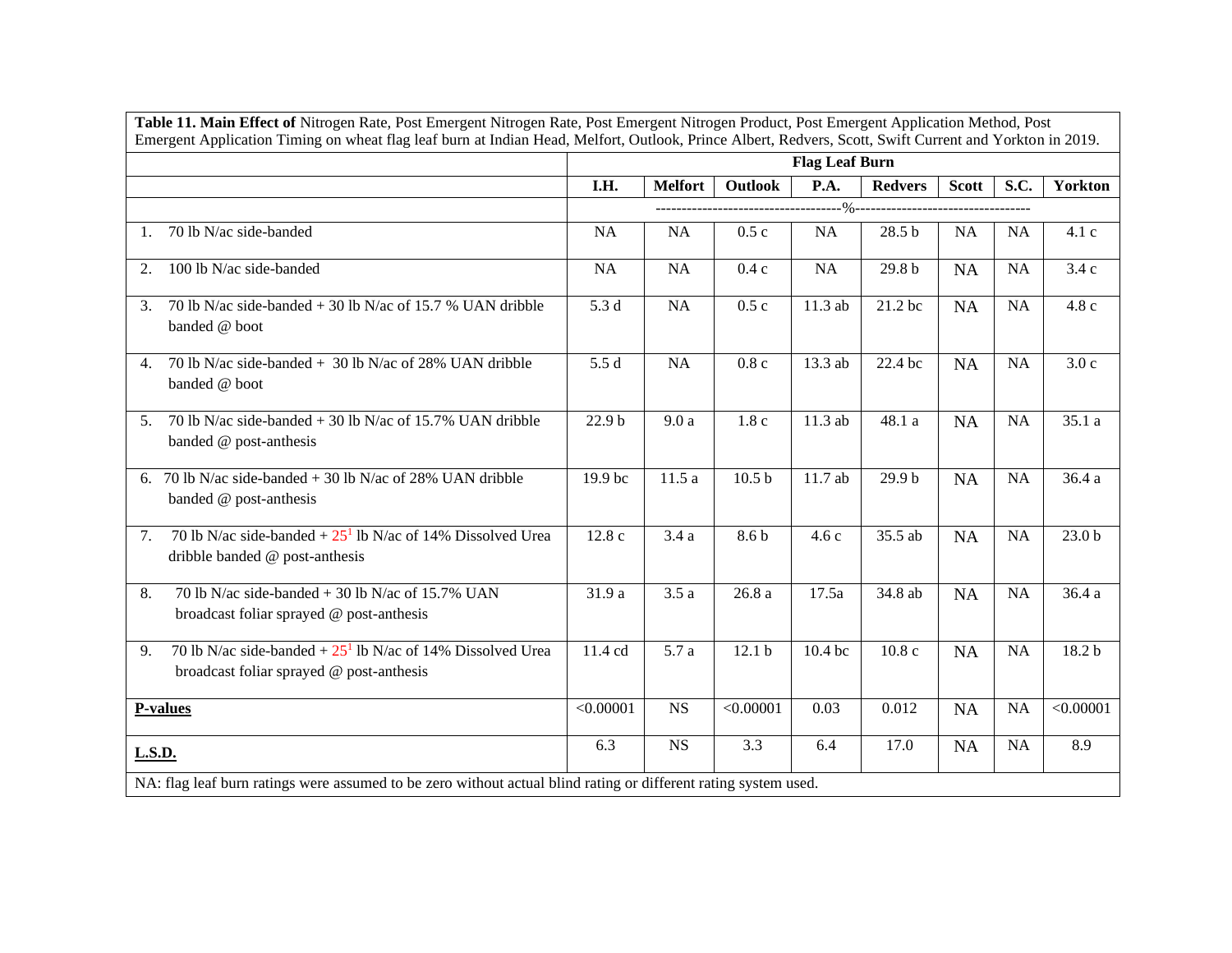| Application Timing on wheat yield at Indian Head, Melfort, Outlook, Prince Albert, Redvers, Scott, Swift Current and Yorkton in 2020. |              |                |          |           | <b>Yield</b>   |              |           |                |                     |
|---------------------------------------------------------------------------------------------------------------------------------------|--------------|----------------|----------|-----------|----------------|--------------|-----------|----------------|---------------------|
|                                                                                                                                       | I.H.         | <b>Melfort</b> | Outlook  | P.A.      | <b>Redvers</b> | <b>Scott</b> | S.C.      | <b>Yorkton</b> | All<br><b>Sites</b> |
|                                                                                                                                       |              |                |          |           |                |              |           |                |                     |
| 70 lb N/ac side-banded<br>1)                                                                                                          | 4401 c       | 4639 a         | 3517 a   | 4589 a    | 3958 a         | 4951 b       | 3224 a    | 1973 a         | 3906                |
| 100 lb N/ac side-banded<br>2)                                                                                                         | 4723 a       | 4910 a         | 3948 a   | 4202 a    | 4605 a         | 5266 a       | 3453 a    | 2003 a         | 4139                |
| 70 lb N/ac side-banded $+30$ lb N/ac of 15.7 %<br>3)<br>UAN dribble banded @ boot                                                     | 4637 ab      | 4632 a         | 3971 a   | 4814 a    | 4111 a         | 5003 ab      | 3721 a    | 1984 a         | 4109                |
| 70 lb N/ac side-banded + 30 lb N/ac of 28% UAN<br>4)<br>dribble banded @ boot                                                         | 4515 bc      | 4644 a         | 3899 a   | 5263 a    | 4093 a         | 4962 b       | 3467 a    | 1968 a         | 4101                |
| 70 lb N/ac side-banded $+$ 30 lb N/ac of 15.7% UAN<br>5)<br>dribble banded @ post-anthesis                                            | 4468 c       | 4424 a         | 3678 a   | 4165 a    | 3743 a         | 4598 c       | 3426 a    | 2114 a         | 3827                |
| 70 lb N/ac side-banded $+30$ lb N/ac of 28% UAN<br>6)<br>dribble banded @ post-anthesis                                               | 4419 c       | 3976 a         | 3524 a   | 3936 a    | 3456 a         | 4674 c       | 3294 a    | 1986 a         | 3658                |
| 70 lb N/ac side-banded $+25^1$ lb N/ac of 14%<br>7)<br>Dissolved Urea dribble banded @ post-anthesis                                  | 4475 с       | 4597 a         | 3594 a   | 4495 a    | 4017 a         | 4811 bc      | 3406 a    | 1989 a         | 3923                |
| 70 lb N/ac side-banded $+$ 30 lb N/ac of 15.7% UAN<br>8)<br>broadcast foliar sprayed @ post-anthesis                                  | 4465 с       | 4729 a         | 3573 a   | 4534 a    | 3886 a         | 4848 bc      | 2914 a    | 2012 a         | 3870                |
| 70 lb N/ac side-banded $+25^1$ lb N/ac of 14%<br>9)<br>Dissolved Urea broadcast foliar sprayed @ post-<br>anthesis                    | 4484 bc      | 4507 a         | 3631 a   | 4248 a    | 3886 a         | 4852 bc      | 2949 a    | 2052 a         | 3826                |
| <b>P-values</b>                                                                                                                       | 0.00519<br>7 | <b>NS</b>      | 0.064722 | <b>NS</b> | <b>NS</b>      | 0.00257<br>7 | <b>NS</b> | <b>NS</b>      |                     |
| <b>L.S.D.</b>                                                                                                                         | 158          | <b>NS</b>      | 360      | <b>NS</b> | <b>NS</b>      | 274          | <b>NS</b> | <b>NS</b>      |                     |

**Table 12. Main Effect of** Nitrogen Rate, Post Emergent Nitrogen Rate, Post Emergent Nitrogen Product, Post Emergent Application Method, Post Emergent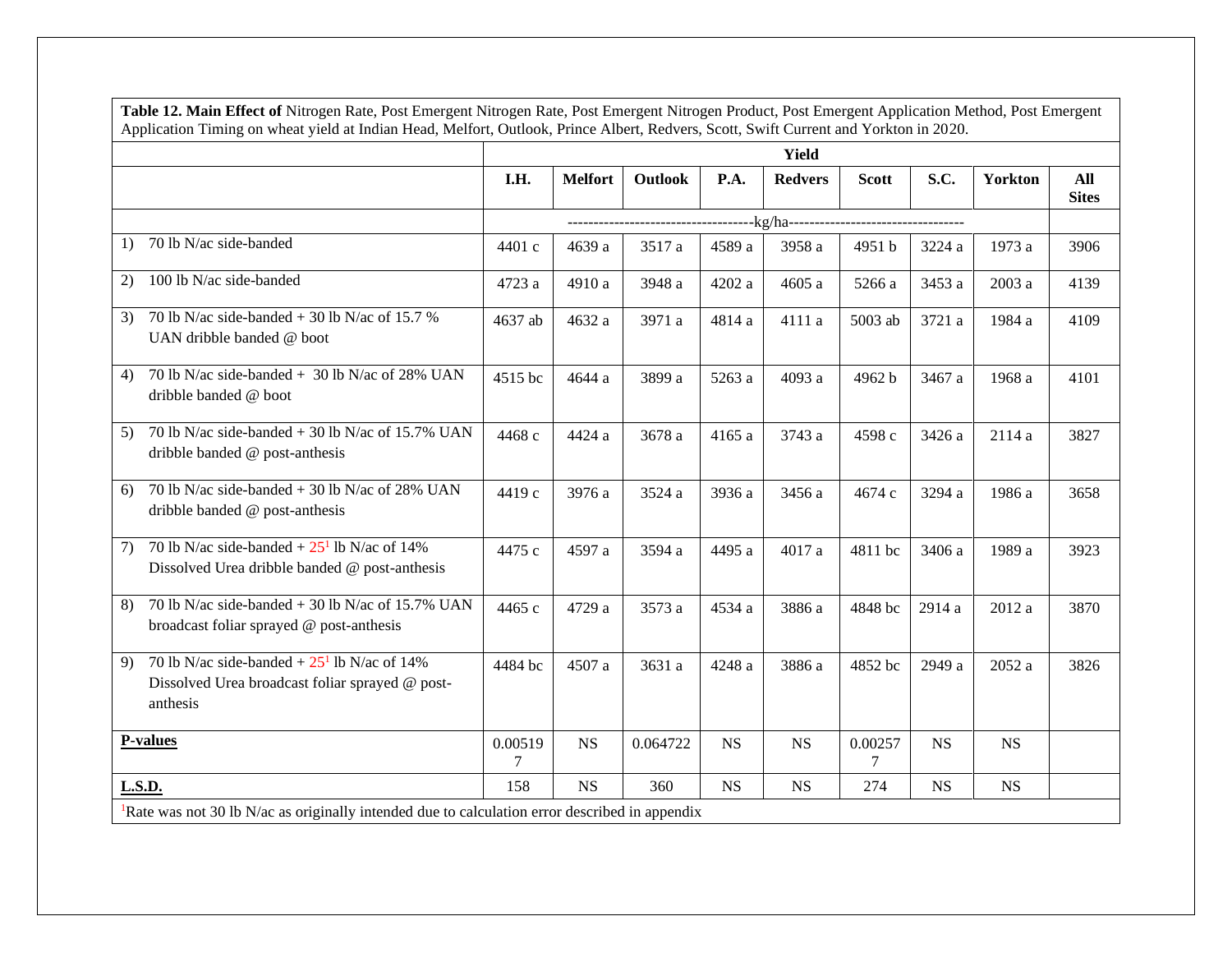|                                                                                                                   |          | <b>Yield</b>   |                |             |                |              |             |                |                     |  |  |
|-------------------------------------------------------------------------------------------------------------------|----------|----------------|----------------|-------------|----------------|--------------|-------------|----------------|---------------------|--|--|
|                                                                                                                   | I.H.     | <b>Melfort</b> | <b>Outlook</b> | P.A.        | <b>Redvers</b> | <b>Scott</b> | S.C.        | <b>Yorkton</b> | All<br><b>Sites</b> |  |  |
|                                                                                                                   |          |                |                |             |                |              |             |                |                     |  |  |
| 70 lb N/ac side-banded<br>1.                                                                                      | 3330bc   | 5179 bc        | 7213 a         | 3538 a      | 5179 a         | 3830 a       | 3038 a      | 5611 a         | 4615 a              |  |  |
| 100 lb N/ac side-banded<br>2.                                                                                     | 3598 a   | 5566 a         | 7909 a         | 3544 a      | 4754 a         | 4018 a       | 3263 a      | 5856 a         | 4814 a              |  |  |
| 70 lb N/ac side-banded $+$ 30 lb N/ac of 15.7 %<br>3.<br>UAN dribble banded @ boot                                | 3422 ab  | 5331 ab        | 7489 a         | 3936 a      | 5144 a         | 3857 a       | 3242 a      | 6056 a         | 4810 a              |  |  |
| 70 lb N/ac side-banded $+$ 30 lb N/ac of 28%<br>4.<br>UAN dribble banded @ boot                                   | 3388b    | 5111 bc        | 7795 a         | 3600 a      | 5202 a         | 3858 a       | 3239 a      | 5729 a         | 4740 a              |  |  |
| 70 lb N/ac side-banded $+$ 30 lb N/ac of 15.7%<br>5.<br>UAN dribble banded @ post-anthesis                        | 3226 bcd | 5071 cd        | 7623 a         | 3623 a      | 5206 a         | 4002 a       | 3251 a      | 5688 a         | 4711 a              |  |  |
| 70 lb N/ac side-banded $+$ 30 lb N/ac of 28%<br>6.<br>UAN dribble banded $@$ post-anthesis                        | 3378 bc  | 4837 d         | 7722 a         | 3720 a      | 5020 a         | 3759 a       | 3055 a      | 5715 a         | 4651 a              |  |  |
| 70 lb N/ac side-banded $+$ 30 lb N/ac of 14%<br>7.<br>Dissolved Urea dribble banded @ post-anthesis               | 3188 cd  | 5123 bc        | 7199 a         | 3846 a      | 4942 a         | 3950 a       | 3177 a      | 5716 a         | 4643 a              |  |  |
| 70 lb N/ac side-banded $+$ 30 lb N/ac of 15.7%<br>8.<br>UAN broadcast foliar sprayed $@$ post-anthesis            | 3266 bc  | 5161 bc        | 7182 a         | 4026 a      | 4918 a         | 4110 a       | 3075 a      | 5636 a         | 4672 a              |  |  |
| 70 lb N/ac side-banded $+$ 30 lb N/ac of 14%<br>9.<br>Dissolved Urea broadcast foliar sprayed @ post-<br>anthesis | 3045 d   | 5232 bc        | 7437 a         | 3952 a      | 5012 a         | 4059 a       | 3325a       | 6017 a         | 4760 a              |  |  |
| <b>P-values</b>                                                                                                   | 0.000593 | 0.000462       | <b>NS</b>      | <b>NS</b>   | <b>NS</b>      | <b>NS</b>    | <b>NS</b>   | <b>NS</b>      | <b>NS</b>           |  |  |
| <b>L.S.D.</b>                                                                                                     | 197.8129 | 243.635        | $_{\rm NS}$    | $_{\rm NS}$ | $_{\rm NS}$    | $_{\rm NS}$  | $_{\rm NS}$ | $_{\rm NS}$    | $_{\rm NS}$         |  |  |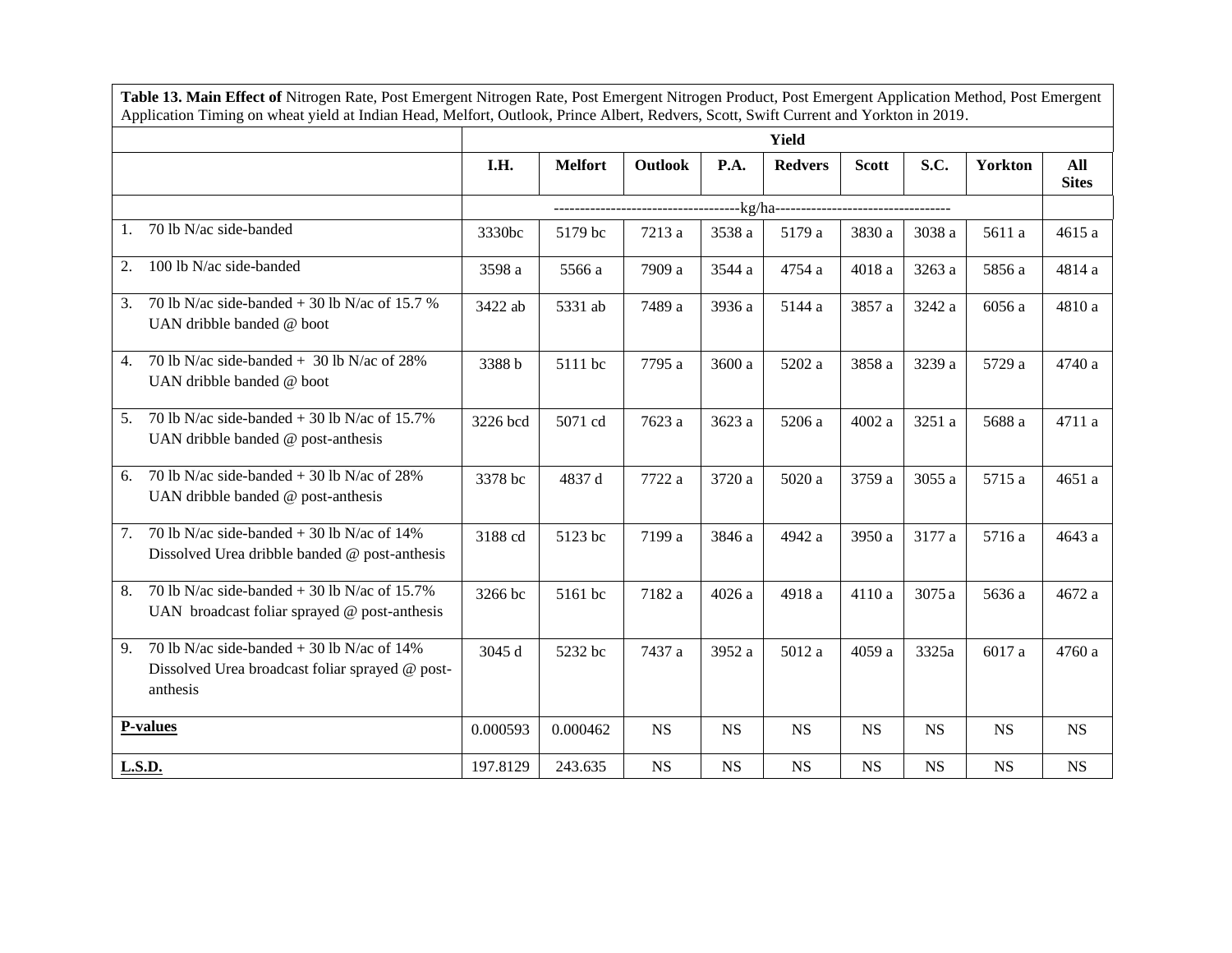| Table 14. Main Effect of Nitrogen Rate, Post Emergent Nitrogen Rate, Post Emergent Nitrogen Product, Post Emergent Application Method, Post Emergent<br>Application Timing on wheat protein at Indian Head, Melfort, Outlook, Prince Albert, Redvers, Scott, Swift Current and Yorkton in 2020. |           |                |                   |                   |                |                   |                   |                |                  |
|-------------------------------------------------------------------------------------------------------------------------------------------------------------------------------------------------------------------------------------------------------------------------------------------------|-----------|----------------|-------------------|-------------------|----------------|-------------------|-------------------|----------------|------------------|
|                                                                                                                                                                                                                                                                                                 |           |                |                   |                   | Protein        |                   |                   |                |                  |
|                                                                                                                                                                                                                                                                                                 | I.H.      | <b>Melfort</b> | <b>Outlook</b>    | P.A.              | <b>Redvers</b> | <b>Scott</b>      | S.C.              | <b>Yorkton</b> | <b>All Sites</b> |
|                                                                                                                                                                                                                                                                                                 |           |                |                   |                   |                |                   |                   |                |                  |
| 70 lb N/ac side-banded<br>1.                                                                                                                                                                                                                                                                    | 12.5 f    | 11.6c          | 10.8 <sub>e</sub> | 13.6 <sub>b</sub> | 14.4 c         | 12.5 <sub>b</sub> | 10.6 <sub>d</sub> | 17.2 a         | 12.9             |
| 100 lb N/ac side-banded<br>2.                                                                                                                                                                                                                                                                   | 14.0 a    | 11.9 abc       | 11.1 de           | 13.6 <sub>b</sub> | 14.8 b         | 13.2 a            | 13.1 ab           | 17.7 a         | 13.7             |
| 70 lb N/ac side-banded $+$ 30 lb N/ac of 15.7<br>3.<br>% UAN dribble banded @ boot                                                                                                                                                                                                              | 12.9 e    | $12.0$ abc     | 11.8 cd           | 14.9 a            | 14.7 bc        | 13.4 a            | 14.0 a            | 17.6a          | 13.9             |
| 70 lb N/ac side-banded $+$ 30 lb N/ac of<br>4.<br>28% UAN dribble banded @ boot                                                                                                                                                                                                                 | 13.0 de   | 12.3 ab        | 11.7 cde          | 15.4a             | 14.7 bc        | 13.5 a            | 13.1 ab           | 17.5a          | 13.9             |
| 70 lb N/ac side-banded $+$ 30 lb N/ac of<br>5.<br>15.7% UAN dribble banded @ post-<br>anthesis                                                                                                                                                                                                  | 13.2 de   | $12.1$ abc     | 13.9 a            | 14.8 ab           | 14.7 bc        | 13.4 a            | 12.6 bc           | 17.7 a         | 14.1             |
| 70 lb N/ac side-banded $+30$ lb N/ac of 28%<br>6.<br>UAN dribble banded @ post-anthesis                                                                                                                                                                                                         | 13.3 cd   | 12.4a          | 12.0 bcd          | 14.6 ab           | 15.2a          | 13.4 a            | 11.7 c            | 18.0a          | 13.8             |
| 70 lb N/ac side-banded $+$ 30 lb N/ac of 14%<br>7.<br>Dissolved Urea dribble banded @ post-<br>anthesis                                                                                                                                                                                         | 12.9 e    | 11.8 bc        | 12.9 <sub>b</sub> | 14.7 ab           | 15.2 a         | 13.3 a            | 12.2 bc           | 17.9 a         | 13.8             |
| 70 lb N/ac side-banded $+$ 30 lb N/ac of<br>8.<br>15.7% UAN broadcast foliar sprayed @<br>post-anthesis                                                                                                                                                                                         | 13.9 ab   | 11.8 bc        | 12.9 <sub>b</sub> | 15.4 a            | 15.4a          | 13.7a             | 12.4 bc           | 17.7 a         | 14.2             |
| 70 lb N/ac side-banded $+$ 30 lb N/ac of 14%<br>9.<br>Dissolved Urea broadcast foliar sprayed @<br>post-anthesis                                                                                                                                                                                | 13.6 bc   | $11.9$ abc     | 12.4 bc           | 14.7 ab           | 15.2 a         | 13.5 a            | 12.3 bc           | 17.8 a         | 13.9             |
| P-values                                                                                                                                                                                                                                                                                        | < 0.00001 | 0.054787       | 0.000015          | 0.024175          | 0.000027       | 0.028407          | 0.0000<br>24      | <b>NS</b>      |                  |
| L.S.D.                                                                                                                                                                                                                                                                                          | 0.3       | 0.5            | 0.9               | 1.2               | 0.3            | 0.6               | 1.0               | <b>NS</b>      |                  |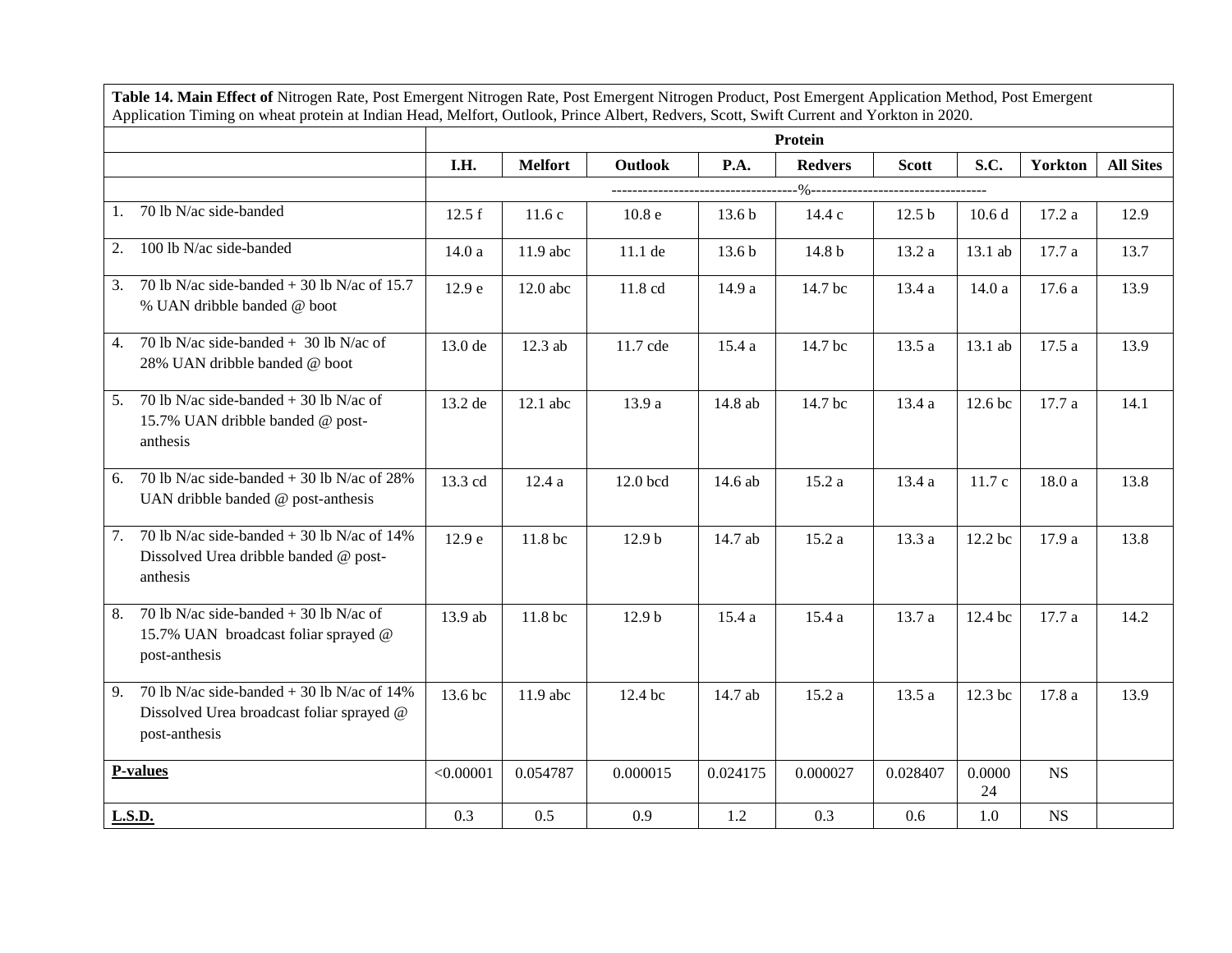|                                                                                                                  | Protein           |                |                   |           |                |              |           |           |                  |  |
|------------------------------------------------------------------------------------------------------------------|-------------------|----------------|-------------------|-----------|----------------|--------------|-----------|-----------|------------------|--|
|                                                                                                                  | I.H.              | <b>Melfort</b> | <b>Outlook</b>    | P.A.      | <b>Redvers</b> | <b>Scott</b> | S.C.      | Yorkton   | <b>All Sites</b> |  |
|                                                                                                                  |                   |                |                   |           |                |              |           |           |                  |  |
| 1.70 lb N/ac side-banded<br>1.                                                                                   | 15.6 c            | 11.3a          | 12.0c             | 13.7a     | 14.4 e         | 14.5 cde     | 16.9 a    | 12.1a     | 13.8d            |  |
| 2. 100 lb N/ac side-banded<br>2.                                                                                 | 15.9 bc           | 11.5a          | 12.2 bc           | 14.6 a    | 14.5 de        | 14.7 ab      | 16.1a     | 12.7 a    | 21.5.1.1.1       |  |
| 3.70 lb N/ac side-banded $+$ 30 lb N/ac of<br>3.<br>15.7 % UAN dribble banded @ boot                             | 15.6 c            | 11.5a          | 12.3 bc           | 14.2 a    | 14.7 cde       | 14.7 bc      | 16.5a     | 12.4a     | 14.0 cd          |  |
| 70 lb N/ac side-banded $+$ 30 lb N/ac of<br>4.<br>28% UAN dribble banded @ boot                                  | 15.7 c            | 11.3a          | 12.7 bc           | 14.0a     | 14.8 bcd       | 14.9 a       | 16.7 a    | 12.7a     | 14.1 bc          |  |
| 70 lb N/ac side-banded $+$ 30 lb N/ac of<br>5.<br>15.7% UAN dribble banded @ post-<br>anthesis                   | 16.0 <sub>b</sub> | 11.5a          | 12.9 <sub>b</sub> | 14.3 a    | 15.0 abc       | 14.5 cd      | 16.8 a    | 12.5a     | 14.2 bc          |  |
| 70 lb N/ac side-banded $+$ 30 lb N/ac of 28%<br>6.<br>UAN dribble banded @ post-anthesis                         | 15.8 c            | 11.4a          | 13.8 a            | 15.0a     | 15.3 a         | 14.6 bcd     | 17.5 a    | 12.6a     | 14.5a            |  |
| 70 lb N/ac side-banded $+$ 30 lb N/ac of 14%<br>7.<br>Dissolved Urea dribble banded @ post-<br>anthesis          | 16.0 <sub>b</sub> | 11.6a          | 12.0c             | 14.5 a    | 15.1 ab        | 14.6 bcd     | 16.6a     | 12.4a     | 14.1 bc          |  |
| 70 lb N/ac side-banded $+$ 30 lb N/ac of<br>8.<br>15.7% UAN broadcast foliar sprayed @<br>post-anthesis          | 16.6 a            | 11.4 a         | 12.5 bc           | 14.6 a    | 15.2 ab        | 14.3 e       | 17.5 a    | 12.4a     | 14.3 ab          |  |
| 70 lb N/ac side-banded $+$ 30 lb N/ac of 14%<br>9.<br>Dissolved Urea broadcast foliar sprayed @<br>post-anthesis | 16.8a             | 11.7a          | 12.1 bc           | 14.5 a    | 15.0 abc       | 14.5 cde     | 17.5a     | 12.3a     | 14.3 ab          |  |
| <b>P-values</b>                                                                                                  | < 0.00001         | <b>NS</b>      | 0.000523          | <b>NS</b> | 0.001682       | 0.000092     | <b>NS</b> | <b>NS</b> |                  |  |
| <b>L.S.D.</b>                                                                                                    | 0.34              | <b>NS</b>      | 0.72              | <b>NS</b> | 0.43           | 0.18         | NS        | <b>NS</b> |                  |  |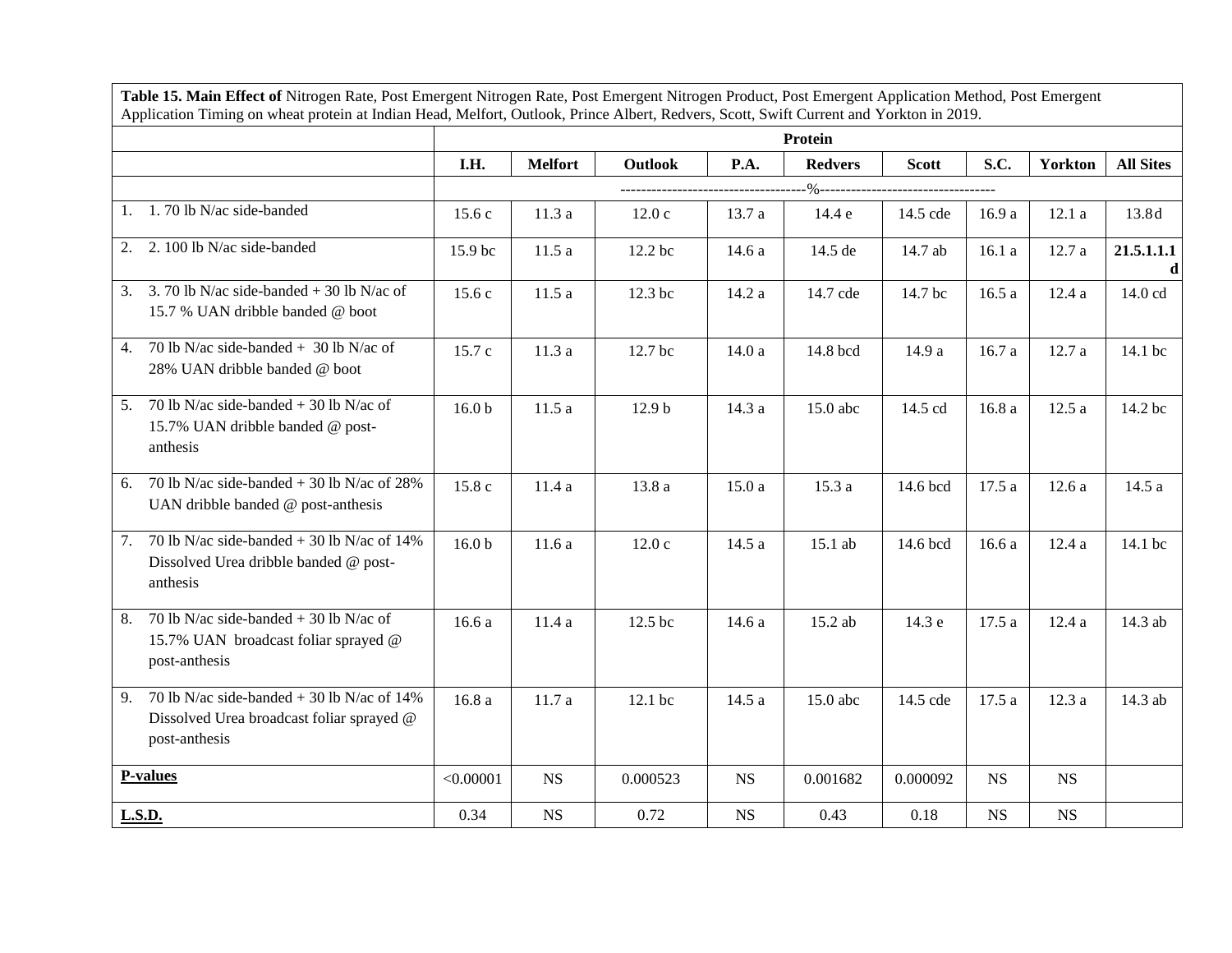| Table 16 All 16 site/years economics combined <sup>1</sup>                                                                                                                                                                                           |               |               |                       |           |                                                                |  |  |  |  |
|------------------------------------------------------------------------------------------------------------------------------------------------------------------------------------------------------------------------------------------------------|---------------|---------------|-----------------------|-----------|----------------------------------------------------------------|--|--|--|--|
|                                                                                                                                                                                                                                                      | Yield (kg/ha) | Yield (bu/ac) | <b>Protein</b><br>(%) | $(\$/bu)$ | <b>Gross-N</b> cost and<br>cost of any split<br>application/ac |  |  |  |  |
| 70 lb N/ac side-banded<br>1.                                                                                                                                                                                                                         | 4261          | 63.4          | 13.3                  | 6.34      | 398.31                                                         |  |  |  |  |
| 100 lb N/ac side-banded<br>2.                                                                                                                                                                                                                        | 4476          | 66.6          | 13.8                  | 6.64      | 437.07                                                         |  |  |  |  |
| 70 lb N/ac side-banded $+$ 30 lb N/ac of 15.7 %<br>3.<br>UAN dribble banded @ boot                                                                                                                                                                   | 4459          | 66.3          | 13.9                  | 6.69      | 433.97                                                         |  |  |  |  |
| 70 lb N/ac side-banded $+$ 30 lb N/ac of 28%<br>$\mathbf{4}$ .<br>UAN dribble banded @ boot                                                                                                                                                          | 4421          | 65.8          | 14.0                  | 6.73      | 432.55                                                         |  |  |  |  |
| 70 lb N/ac side-banded $+$ 30 lb N/ac of 15.7%<br>5.<br>UAN dribble banded @ post-anthesis                                                                                                                                                           | 4269          | 63.5          | 14.1                  | 6.80      | 421.91                                                         |  |  |  |  |
| 70 lb N/ac side-banded $+$ 30 lb N/ac of 28%<br>6.<br>UAN dribble banded @ post-anthesis                                                                                                                                                             | 4154          | 61.8          | 14.2                  | 6.83      | 412.13                                                         |  |  |  |  |
| 70 lb N/ac side-banded $+ 25$ lb N/ac of 14%<br>7.<br>Dissolved Urea dribble banded @ post-<br>anthesis                                                                                                                                              | 4283          | 63.7          | 14.0                  | 6.72      | 420.86                                                         |  |  |  |  |
| 70 lb N/ac side-banded $+30$ lb N/ac of 15.7%<br>8.<br>UAN broadcast foliar sprayed $@$ post-anthesis                                                                                                                                                | 4271          | 63.5          | 14.2                  | 6.88      | 427.07                                                         |  |  |  |  |
| 70 lb N/ac side-banded $+ 25$ lb N/ac of 14%<br>9.<br>Dissolved Urea broadcast foliar sprayed @<br>post-anthesis                                                                                                                                     | 4293          | 63.9          | 14.1                  | 6.80      | 426.84                                                         |  |  |  |  |
| <sup>1</sup> Each table assumes a base price of \$5.84 per bushel at 12.5% with a protein premium of \$0.6/%/bu and an N cost of \$0.5/lb<br>regardless of product used. In addition, an extra cost of \$5/ac is assumed for all split applications. |               |               |                       |           |                                                                |  |  |  |  |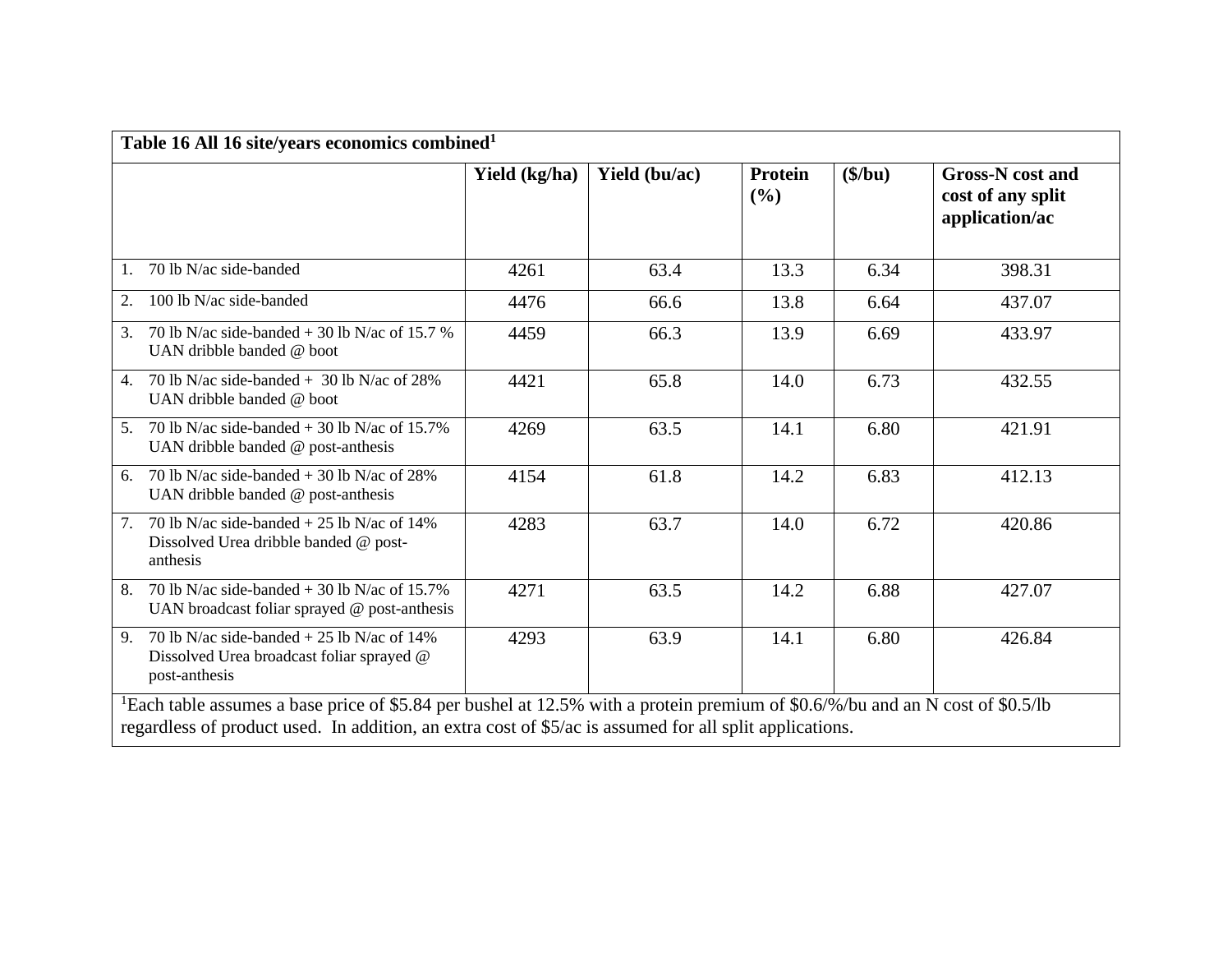|                                                                                                                  | Yield (kg/ha) | Yield (bu/ac) | <b>Protein</b><br>(%) | $(\$/bu)$ | <b>Gross-N</b> cost and<br>cost of any split<br>application |
|------------------------------------------------------------------------------------------------------------------|---------------|---------------|-----------------------|-----------|-------------------------------------------------------------|
| 70 lb N/ac side-banded<br>1.                                                                                     | 3301          | 49.1          | 14.2                  | 6.86      | 333.42                                                      |
| 100 lb N/ac side-banded<br>2.                                                                                    | 3554          | 52.9          | 14.7                  | 7.16      | 373.61                                                      |
| 70 lb N/ac side-banded $+$ 30 lb N/ac of 15.7 %<br>3.<br>UAN dribble banded @ boot                               | 3530          | 52.5          | 14.9                  | 7.28      | 372.35                                                      |
| 70 lb N/ac side-banded $+$ 30 lb N/ac of 28%<br>4.<br>UAN dribble banded @ boot                                  | 3439          | 51.2          | 14.8                  | 7.22      | 359.43                                                      |
| 70 lb N/ac side-banded $+$ 30 lb N/ac of 15.7%<br>5.<br>UAN dribble banded @ post-anthesis                       | 3383          | 50.3          | 15.1                  | 7.40      | 362.47                                                      |
| 70 lb N/ac side-banded $+$ 30 lb N/ac of 28%<br>6.<br>UAN dribble banded @ post-anthesis                         | 3271          | 48.7          | 15.0                  | 7.34      | 347.22                                                      |
| 70 lb N/ac side-banded $+ 25$ lb N/ac of 14%<br>7.<br>Dissolved Urea dribble banded @ post-<br>anthesis          | 3396          | 50.5          | 15.0                  | 7.34      | 363.37                                                      |
| 70 lb N/ac side-banded $+$ 30 lb N/ac of 15.7%<br>8.<br>UAN broadcast foliar sprayed @ post-anthesis             | 3358          | 50.0          | 15.2                  | 7.46      | 362.72                                                      |
| 70 lb N/ac side-banded $+ 25$ lb N/ac of 14%<br>9.<br>Dissolved Urea broadcast foliar sprayed @<br>post-anthesis | 3362          | 50.0          | 15.1                  | 7.40      | 362.66                                                      |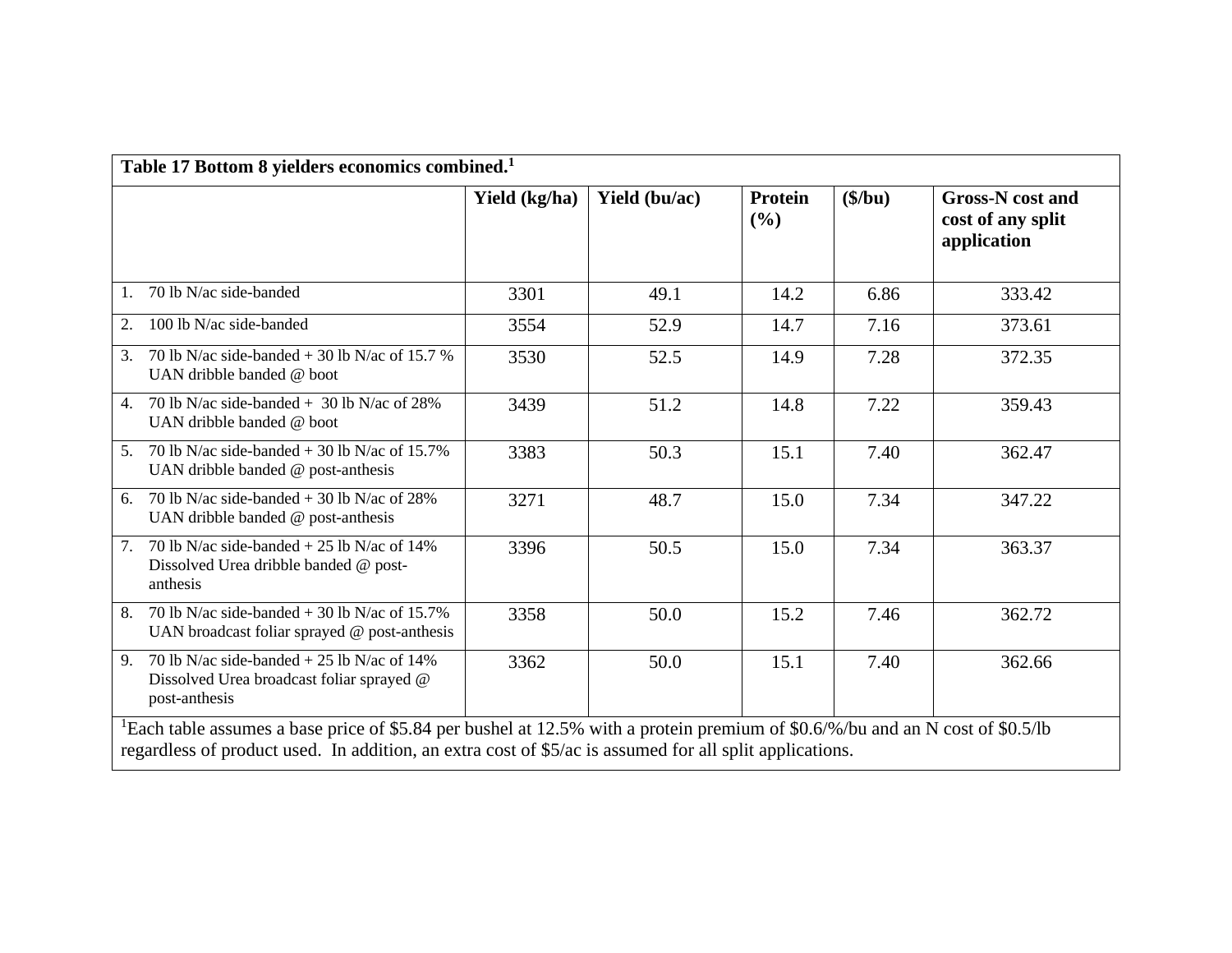|                                                                                                                  | Yield (kg/ha) | Yield (bu/ac) | <b>Protein</b><br>(%) | $(\$/bu)$ | <b>Gross-N</b> cost and<br>cost of any split<br>application |
|------------------------------------------------------------------------------------------------------------------|---------------|---------------|-----------------------|-----------|-------------------------------------------------------------|
| 70 lb N/ac side-banded<br>1.                                                                                     | 5220          | 77.7          | 12.5                  | 5.84      | 450.07                                                      |
| 100 lb N/ac side-banded<br>2.                                                                                    | 5398          | 80.3          | 12.9                  | 6.08      | 483.31                                                      |
| 70 lb N/ac side-banded $+$ 30 lb N/ac of 15.7%<br>3.<br>UAN dribble banded @ boot                                | 5388          | 80.2          | 13.0                  | 6.14      | 482.22                                                      |
| 70 lb N/ac side-banded $+30$ lb N/ac of 28%<br>$\overline{4}$ .<br>UAN dribble banded @ boot                     | 5402          | 80.4          | 13.2                  | 6.26      | 493.14                                                      |
| 70 lb N/ac side-banded $+$ 30 lb N/ac of 15.7%<br>5.<br>UAN dribble banded @ post-anthesis                       | 5155          | 76.7          | 13.1                  | 6.20      | 465.53                                                      |
| 70 lb N/ac side-banded $+$ 30 lb N/ac of 28%<br>6.<br>UAN dribble banded @ post-anthesis                         | 5037          | 74.9          | 13.3                  | 6.32      | 463.64                                                      |
| 70 lb N/ac side-banded $+ 25$ lb N/ac of 14%<br>7.<br>Dissolved Urea dribble banded @ post-<br>anthesis          | 5170          | 76.9          | 13.0                  | 6.14      | 464.8                                                       |
| 70 lb N/ac side-banded $+$ 30 lb N/ac of 15.7%<br>8.<br>UAN broadcast foliar sprayed @ post-anthesis             | 5184          | 77.1          | 13.3                  | 6.32      | 477.46                                                      |
| 70 lb N/ac side-banded $+ 25$ lb N/ac of 14%<br>9.<br>Dissolved Urea broadcast foliar sprayed @<br>post-anthesis | 5223          | 77.7          | 13.1                  | 6.20      | 474.31                                                      |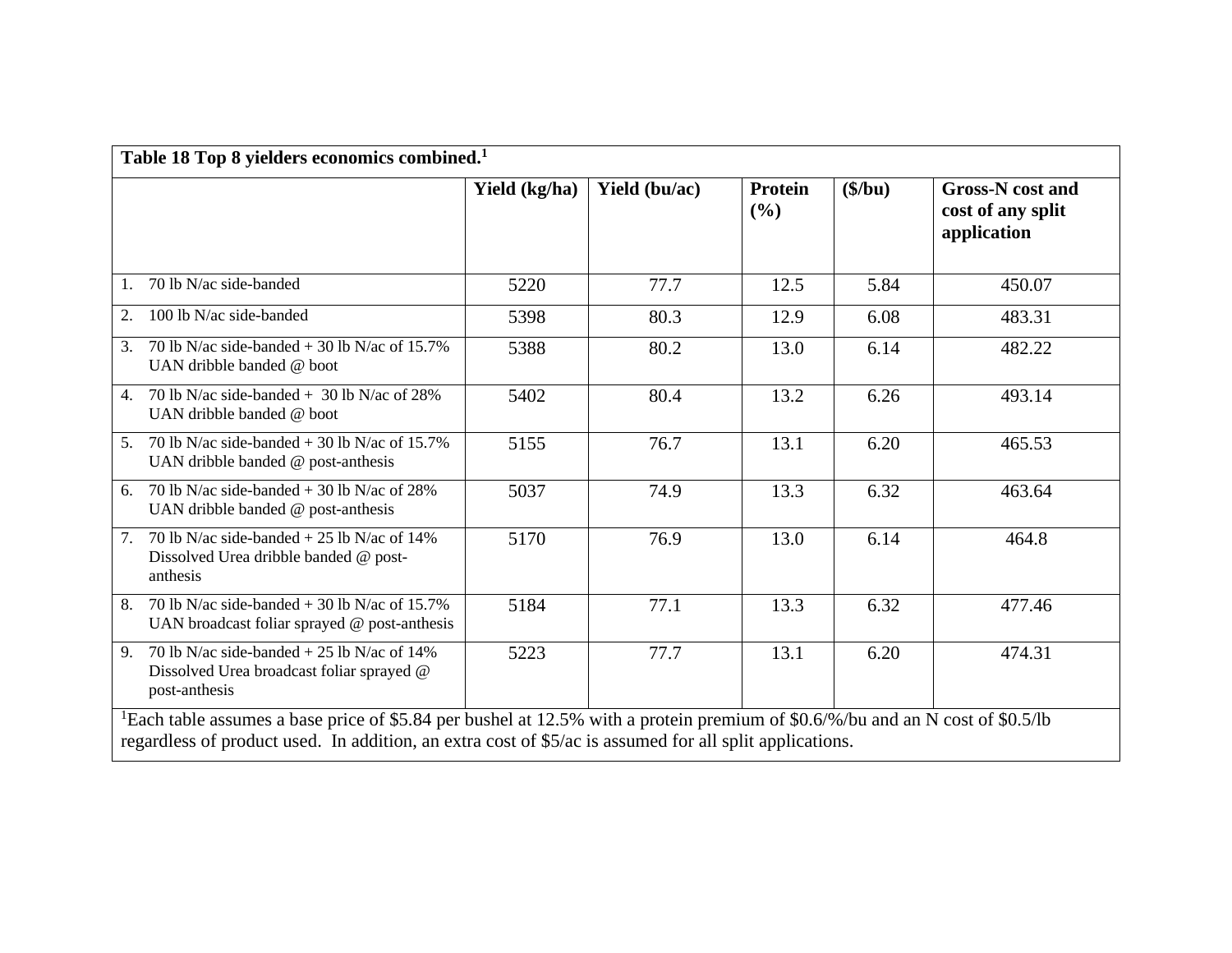| <b>Table 19.</b> Gross Returns $(\frac{6}{ac})$ – Cost of N and split application for all locations $(\frac{6}{ac})$ in 2020 |                       |                |                |                                |                |              |                      |                |  |  |
|------------------------------------------------------------------------------------------------------------------------------|-----------------------|----------------|----------------|--------------------------------|----------------|--------------|----------------------|----------------|--|--|
|                                                                                                                              | $\frac{1}{2}$         |                |                |                                |                |              |                      |                |  |  |
|                                                                                                                              | Indian<br><b>Head</b> | <b>Melfort</b> | <b>Outlook</b> | <b>Prince</b><br><b>Albert</b> | <b>Redvers</b> | <b>Scott</b> | <b>Swift Current</b> | <b>Yorkton</b> |  |  |
| 70 lb N/ac side-banded<br>1.                                                                                                 | 345.41                | 328.72         | 215.67         | 407.75                         | 374.30         | 395.15       | 189.02               | 219.62         |  |  |
| 100 lb N/ac side-banded<br>2.                                                                                                | 423.62                | 350.35         | 244.60         | 356.36                         | 443.69         | 441.55       | 269.29               | 216.17         |  |  |
| 70 lb N/ac side-banded $+$ 30 lb N/ac of<br>3.<br>15.7% UAN dribble banded @ boot                                            | 364.47                | 326.78         | 264.30         | 465.37                         | 381.14         | 417.58       | 316.43               | 206.86         |  |  |
| 70 lb N/ac side-banded $+$ 30 lb N/ac of<br>4.<br>28% UAN dribble banded @ boot                                              | 355.44                | 338.11         | 254.23         | 537.38                         | 380.15         | 421.52       | 264.03               | 203.41         |  |  |
| 70 lb N/ac side-banded $+$ 30 lb N/ac of<br>5.<br>15.7% UAN dribble banded @ post-<br>anthesis                               | 359.14                | 314.60         | 309.77         | 391.46                         | 344.59         | 380.46       | 246.45               | 225.82         |  |  |
| 70 lb N/ac side-banded $+$ 30 lb N/ac of<br>6.<br>28% UAN dribble banded @ post-<br>anthesis                                 | 359.50                | 286.10         | 235.44         | 360.81                         | 327.07         | 386.60       | 206.97               | 215.00         |  |  |
| $\overline{70}$ lb N/ac side-banded + 30 lb N/ac of<br>7.<br>14% Dissolved Urea dribble banded @<br>post-anthesis            | 350.77                | 314.66         | 269.30         | 421.83                         | 389.98         | 396.31       | 231.84               | 213.24         |  |  |
| 70 lb N/ac side-banded $+$ 30 lb N/ac of<br>8.<br>15.7% UAN broadcast foliar sprayed @<br>post-anthesis                      | 387.81                | 327.40         | 266.63         | 457.36                         | 382.37         | 418.16       | 196.25               | 213.67         |  |  |
| 70 lb N/ac side-banded $+$ 30 lb N/ac of<br>9.<br>14% Dissolved Urea broadcast foliar<br>sprayed @ post-anthesis             | 377.62                | 311.43         | 257.21         | 397.58                         | 376.29         | 410.95       | 194.64               | 219.44         |  |  |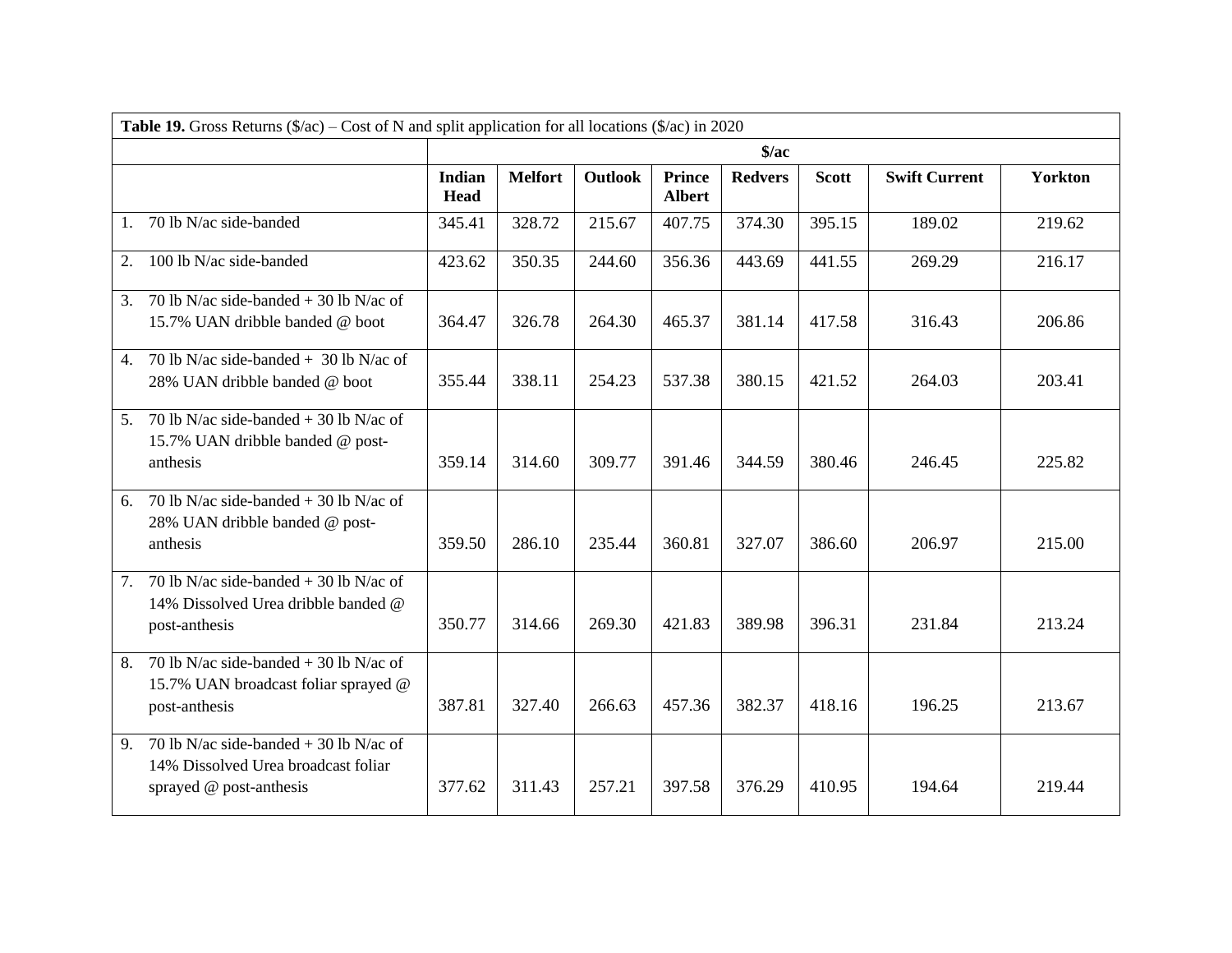| <b>Table 20.</b> Gross Returns $(\frac{6}{ac})$ – Cost of N and split application for all locations $(\frac{6}{ac})$ in 2019 |                              |                |                |                                |                |              |                      |                |  |
|------------------------------------------------------------------------------------------------------------------------------|------------------------------|----------------|----------------|--------------------------------|----------------|--------------|----------------------|----------------|--|
|                                                                                                                              | $\frac{1}{2}$                |                |                |                                |                |              |                      |                |  |
|                                                                                                                              | <b>Indian</b><br><b>Head</b> | <b>Melfort</b> | <b>Outlook</b> | <b>Prince</b><br><b>Albert</b> | <b>Redvers</b> | <b>Scott</b> | <b>Swift Current</b> | <b>Yorkton</b> |  |
| 1. 70 lb N/ac side-banded                                                                                                    | 344.96                       | 358.35         | 561.18         | 309.53                         | 501.69         | 365.32       | 348.24               | 431.28         |  |
| 2. 100 lb N/ac side-banded                                                                                                   | 370.18                       | 382.72         | 614.28         | 322.75                         | 445.81         | 378.91       | 336.90               | 466.65         |  |
| 3. 70 lb N/ac side-banded $+$ 30 lb N/ac of<br>15.7% UAN dribble banded @ boot                                               | 337.75                       | 358.22         | 582.34         | 344.93                         | 490.67         | 354.14       | 342.50               | 465.76         |  |
| 4. 70 lb N/ac side-banded $+$ 30 lb N/ac of<br>28% UAN dribble banded @ boot                                                 | 334.60                       | 334.35         | 636.23         | 305.21                         | 504.95         | 362.88       | 347.85               | 450.42         |  |
| 5. 70 lb N/ac side-banded $+$ 30 lb N/ac of<br>15.7% UAN dribble banded @ post-<br>anthesis                                  | 326.08                       | 338.09         | 631.14         | 318.02                         | 511.19         | 365.06       | 351.49               | 436.67         |  |
| 6. 70 lb N/ac side-banded $+$ 30 lb N/ac of<br>28% UAN dribble banded @ post-<br>anthesis                                    | 336.49                       | 318.87         | 707.31         | 350.40                         | 505.49         | 342.93       | 346.81               | 447.91         |  |
| 7. 70 lb N/ac side-banded $+$ 30 lb N/ac of<br>14% Dissolved Urea dribble banded @<br>post-anthesis                          | 322.27                       | 348.94         | 538.38         | 347.80                         | 489.15         | 363.18       | 335.85               | 437.82         |  |
| 8. 70 lb N/ac side-banded $+$ 30 lb N/ac of<br>15.7% UAN broadcast foliar sprayed @<br>post-anthesis                         | 348.32                       | 342.76         | 570.67         | 370.27                         | 490.81         | 369.08       | 350.16               | 428.45         |  |
| 9. 70 lb N/ac side-banded + 30 lb N/ac of<br>14% Dissolved Urea broadcast foliar<br>sprayed @ post-anthesis                  | 325.79                       | 362.23         | 566.34         | 358.90                         | 491.21         | 370.13       | 382.33               | 458.40         |  |